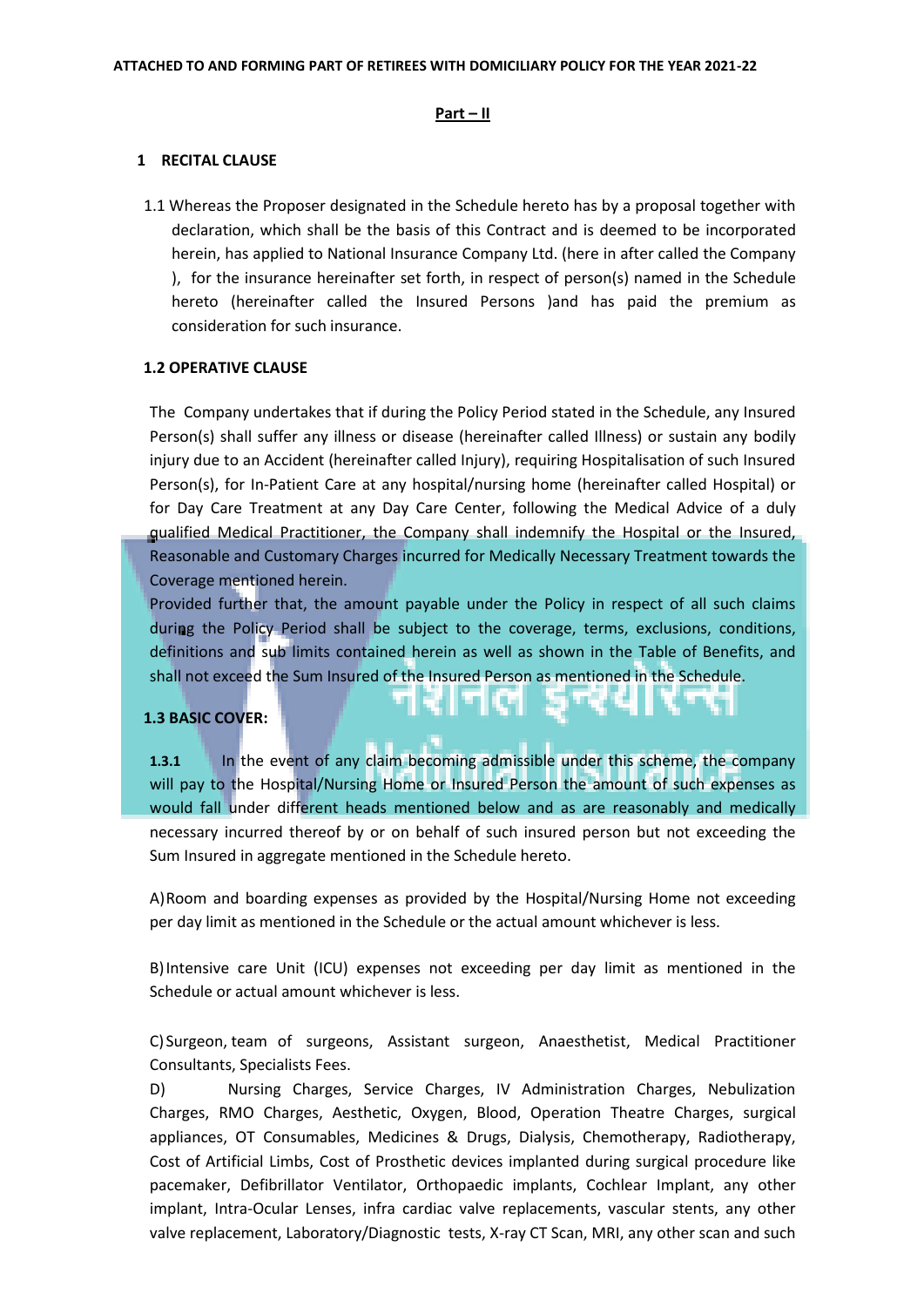similar expenses that are medically necessary, or incurred during hospitalization as per the advice of the attending doctor.

E)Hospitalization expenses (excluding cost of organ) incurred on donor in respect of organ transplant to the insured.

**1.3.2 Pre-Hospitalization and Post- Hospitalization Expenses –** Medical Expenses relevant to the same condition for which the hospitalization is required incurred during the period up to 30 days prior to hospitalization and during the period up to 90 days after the discharge from the hospital. These expenses are admissible only if the primary hospitalization claim is admissible under the policy.

# **2. Definitions:**

**2.1 Accident-**An accident is a sudden, unforeseen, and involuntary event caused by external, visible and violent means.

**2.2 ALTERNATIVE TREATMENTS-** Alternative treatments are forms of treatment other than treatment "Allopathic" or "Modern medicine" and includes Ayurveda, Unani, Siddha, Naturopathy and Homeopathy in the Indian context.

**2.3 ANY ONE ILLNESS** will be deemed to mean continuous period of illness and it includes relapse within 45 days from the date of last consultation with the Hospital/Nursing Home where treatment has been taken.

**2.4 CANCELLATION** defines the terms on which the policy contract can be terminated either by the insurer or the insured person by giving sufficient notice to other which is not lower than a period of fifteen days.

**2.5 CASHLESS FACILITY** means a facility extended by the insurer to the insured where the payment of the costs of treatment undergone by the insured in accordance with the policy terms and conditions, are directly made to the network provider by the insurer to the extent pre – authorization approved.

**2.6 CONGENITAL ANOMALY** refers to a condition(s) which is present since birth and which is abnormal with reference to form, structure or position.

- **1 Internal Congenital Anomaly** Which is not in the visible and accessible parts of the body.
- **2 External Congenital Anomaly** Which is in the visible and accessible parts of the body.

**2.7 CONDITION PRECEDENT** shall mean a policy term or condition upon which the Insurer's liability under the policy is conditional.

**2.8 CONTINUOUS COVERAGE** means uninterrupted coverage of the insured person under our Individual Health Insurance Policies or Family Floater policy from the time the coverage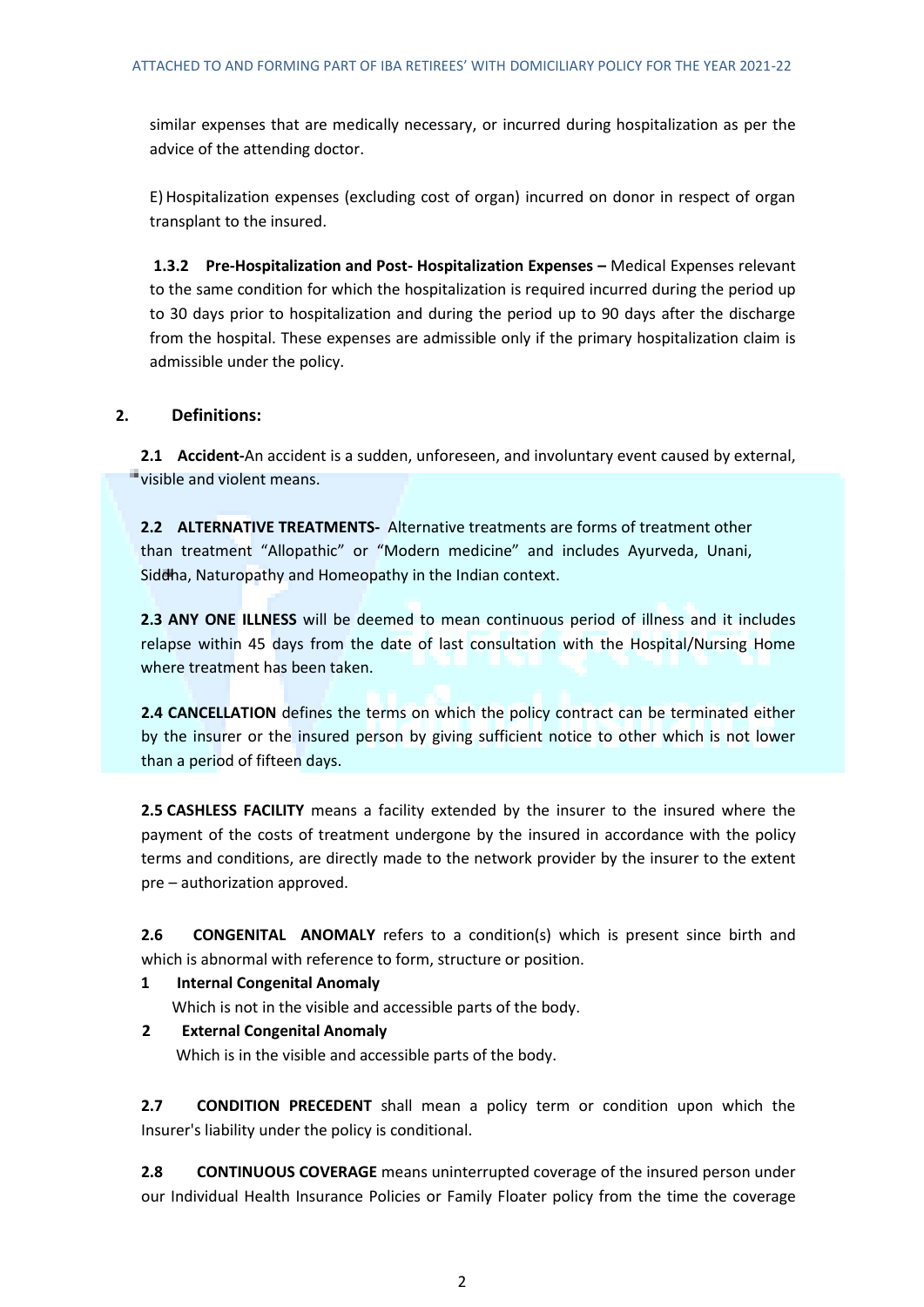incepted under the policy, provided a break in the insurance period not exceeding thirty days being grace period shall not be reckoned as an interruption in coverage for the purposes of this clause. In case of change in Sum Insured during such uninterrupted coverage, the lowest sum insured would be reckoned for determining continuous coverage.

However, the benefit of Continuous Coverage getting carried over from other policies will not be available for HIV/AIDS coverage.

**2.9 DAY CARE CENTRE** means any institution established for day care treatment of illness and/or injuries or a medical set – up within a hospital and which has been registered with the local authorities, wherever applicable, and is under the supervision of a registered and qualified medical practitioner AND must comply with all minimum criteria as under:

a. Has qualified nursing staff under its employment.

b. Has qualified Medical practitioner(s) in charge

 c. Has a fully equipped operation theatre of its own where surgical procedures are carried out. d. Maintains daily records of patients and will make these accessible to the Insurance

Company's authorized personnel.

**2.10 DAY CARE TREATMENT-**Day Care Treatment means the medical treatment and / or surgical procedure which is-

i) Undertaken under General or Local Anaesthesia in a hospital/day care centre in less than 24 hours because of technological advancement and Which would have otherwise required a hospitalization of more than24 hours. Treatment normally taken on an outpatient basis is not included in the scope of this definition.

**2.11 DEDUCTIBLE** is a cost sharing requirement under a Health Insurance Policy that provides that the Insurer will not be liable for a specified rupee amount in case of Indemnity policies and for a specified number of days/hours in case of hospital cash policies which will apply before any benefits are payable by the insurer. A deductible does not reduce the sum insured.

**2.12 DENTAL TREATMENT** means a treatment related to teeth or structures supporting teeth including examinations, fillings (where appropriate), crowns, extractions and surgery.

**2.13 DISCLOSURE TO INFORMATION NORM:** The policy shall be void and all premium paid thereon shall be forfeited to the Company in the event of misrepresentation, mis-description or non-disclosure of any material fact.

**2.14 EMERGENCY CARE** means management for a severe illness or injury which results in symptoms which occur suddenly and unexpectedly and requires immediate care by a medical practitioner to prevent death or serious long term impairment of the insured person's health.

**2.15 EMERGENCY DENTAL TREATMENT** means the services or supplies provided by a Licensed dentist, Hospital or other provider that are medically and immediately necessary to treat dental problems resulting from injury. However, this definition shall not include any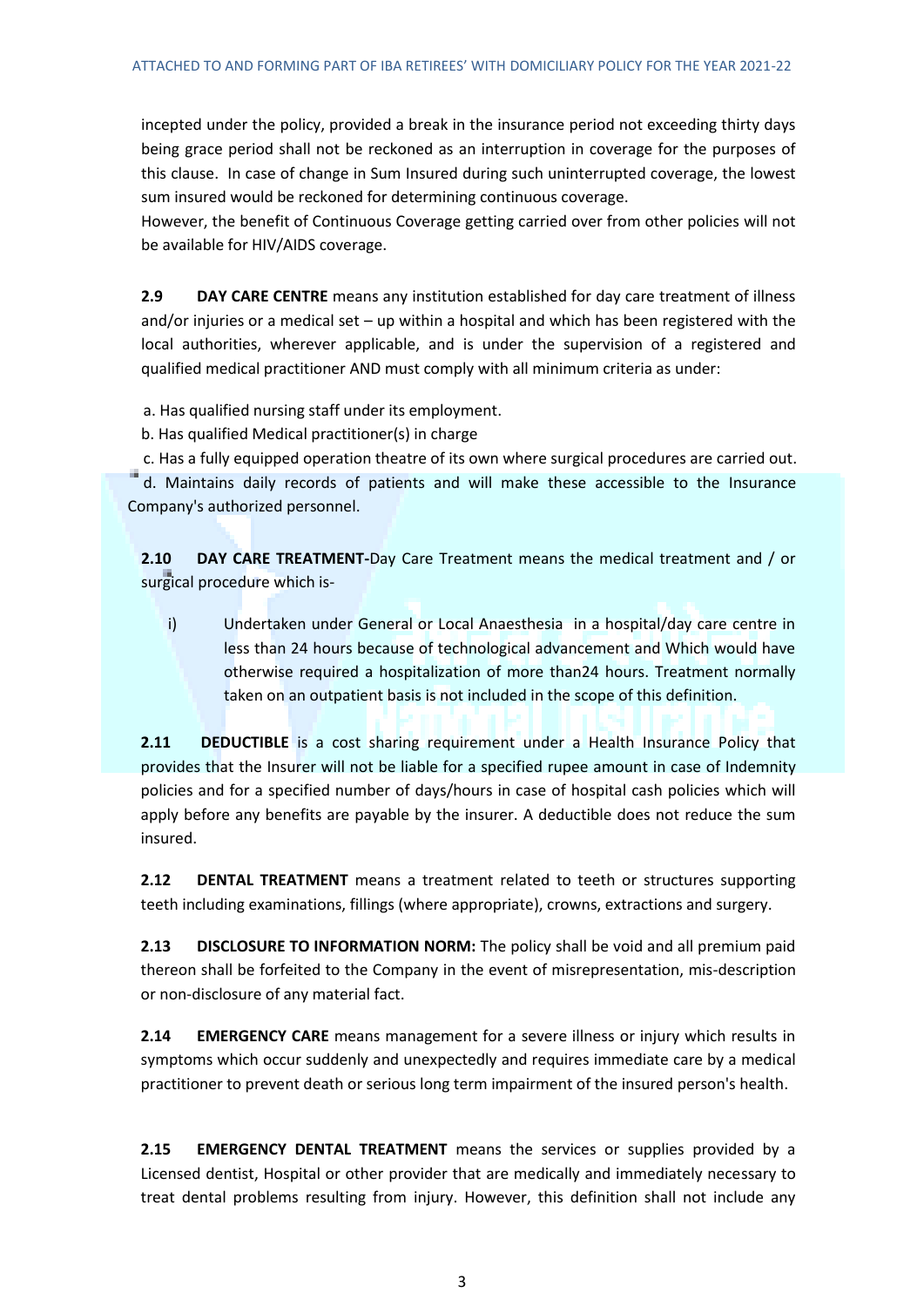treatment taken for a pre- existing condition

**2.16 EMERGENCY MEDICAL TREATMENT** means the services or supplies provided by a Physician, Hospital or Licensed provider that are medically necessary to treat any illness or other covered condition that is acute (onset is sudden and unexpected ),considered life threatening and one which if left untreated, could deteriorate resulting in serious and irreparable harm.

- **2.17 GRACE PERIOD** means the specified period of time immediately following the premium due date during which a payment can be made to renew or continue a policy in force without loss of continuity benefits such as waiting periods and coverage of pre – existing diseases. Coverage is not available for the period for which no premium is received.
- **2.18 HOSPITAL/NURSING HOME** means any institution established for in -patient care and day care treatment of illness and/or injuries and which has been registered as a Hospital with

a. the local authorities under the Clinical establishments (Registration and Regulation) Act,2010 or under the enactments specified under the Schedule of Section 56(1) of the said Act OR complies with all minimum criteria as under

- Has qualified nursing staff under its employment round the clock.
	- Has at least 10 in-patient beds in towns having a population of less than 10 Lacs and at least 15 in -patient beds in all other places.
	- Has a qualified medical Practitioner(s) in charge round the clock.
	- Has a fully equipped Operation Theatre of its own where surgical procedures are carried out.
	- Maintains daily records of patients and makes these accessible to the insurance company's authorized personnel.

The term 'Hospital/Nursing Home' shall not include an establishment which is a place of rest, a place for the aged, a place for drug-addicts or place for alcoholics, a hotel or a similar place. For Ayurveda, Unani, Siddha, Naturopathy and Homeopathy treatment, hospitalisation expenses are admissible only when the treatment has been undergone in a hospital as defined in clause 3.3 below.

## **2.19 HOSPITALISATION**

i.

Means admission in a Hospital/Nursing Home for a minimum period of 24 In-patient care consecutive "In-patient care" hours except for the specified day care procedures/treatments, where such admission could be for a period of less than 24 consecutive hours.

For the list of these specified day care procedures/treatments, please see 3.4.

Note: Procedures/treatments usually done in outpatient department are not payable under the policy even if admitted/converted as an in-patient in the hospital for more than 24hours.

**2.20 ID CARD** means the identity card issued to the insured person by the TPA to avail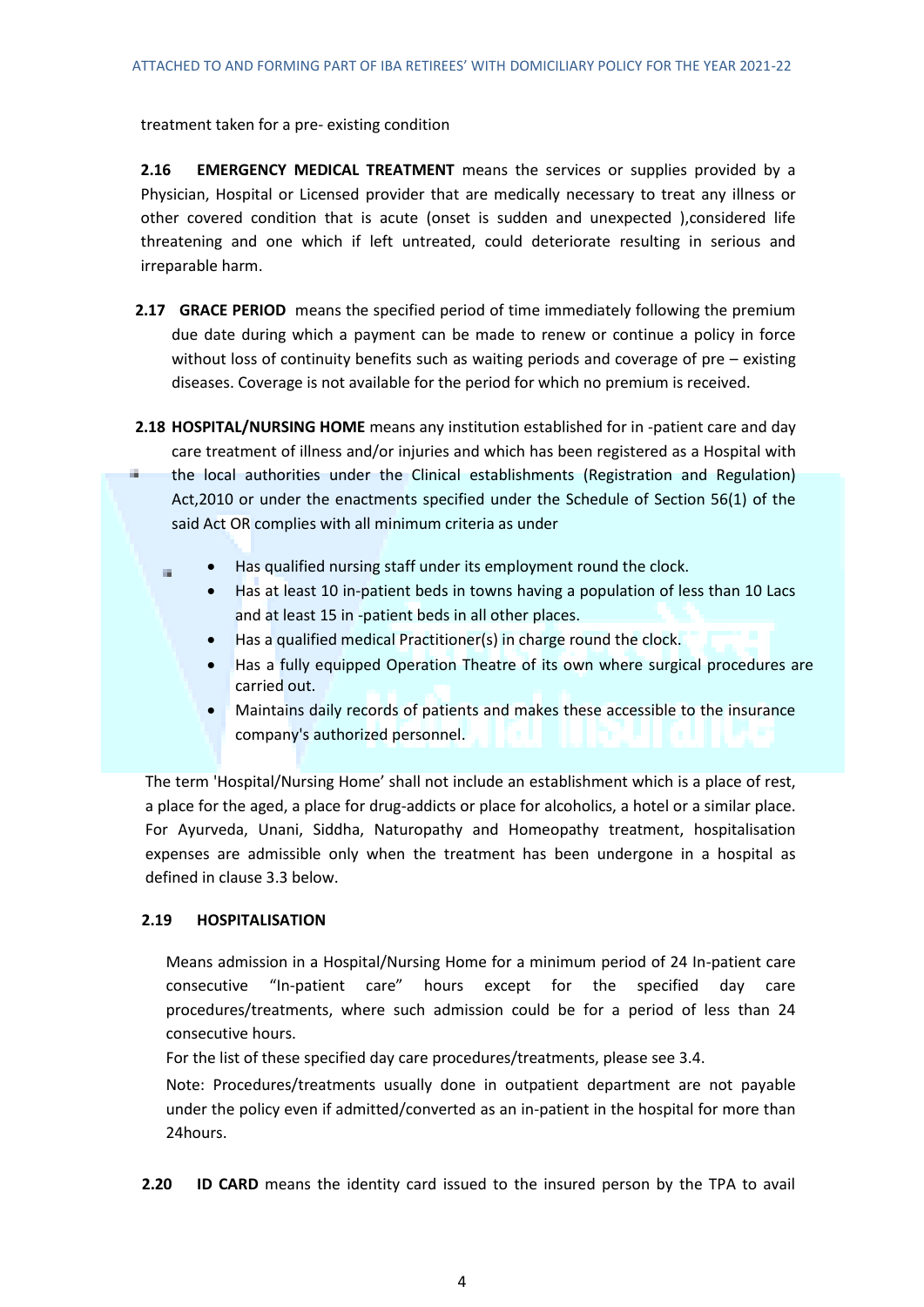cashless facility in net work provider.

**2.21 ILLNESS** means a sickness or a disease or pathological condition leading to the impairment of normal physiological function which manifests itself during the policy period and requires medical treatment.

# **(a) Acute Condition-**

Acute condition is a disease, illness or injury that is likely to respond quickly to treatment which aims to return the person to his or her state of health immediately before suffering the disease/illness/injury which leads to full recovery

# **(b) Chronic Condition**-

A chronic Condition is defined as a disease, illness, or injury that has one or more of the following characteristics:

- It needs ongoing or long term monitoring through consultations, examinations, checkups, and/or tests.
- It needs ongoing or long term control or relief of symptoms.
	- It requires rehabilitation for the patient or for the patient to be specially trained to cope with it.
	- It continues indefinitely.
- $\bullet$  It recurs or is likely to recur.

**2.22 INJURY** means accidental physical bodily harm excluding illness or disease solely and directly caused by external, violent and visible and evident means which is verified and certified by a Medical Practitioner.

**2.23 IN-PATIENT CARE** means treatment for which the insured person has to stay in a hospital for more than 24 hours for a covered event.

**2.24 INSURED PERSON** means the employee of the bank and each of the other family members who are covered under this policy as shown in the Schedule.

**2.25 INTENSIVE CARE UNIT** means an identified section, ward or wing of a hospital which is under the constant supervision of a dedicated Medical Practitioner(s), and which is specially equipped for the continuous monitoring and treatment of patients who are in a critical condition, or require life support facilities and where the level of care and supervision is considerably more sophisticated and intensive than in the ordinary and other wards.

**2.26 INTENSIVE CARE (ICU) CHARGES** means the amount charged by a Hospital towards ICU expenses which shall include the expenses for ICU bed, general medical support services provided to any ICU patient including monitoring devices, critical care nursing and intensivist charges.

**2.27 MEDICAL ADVICE** means any consultation or advice from a Medical Practitioner including the issue of any prescription or repeat prescription.

**2.28 MEDICAL EXPENSES** means those expenses that an insured person has necessarily and actually incurred for medical treatment on account of illness or Accident on the advice of a Medical Practitioner, as long as these are no more than would have been payable if the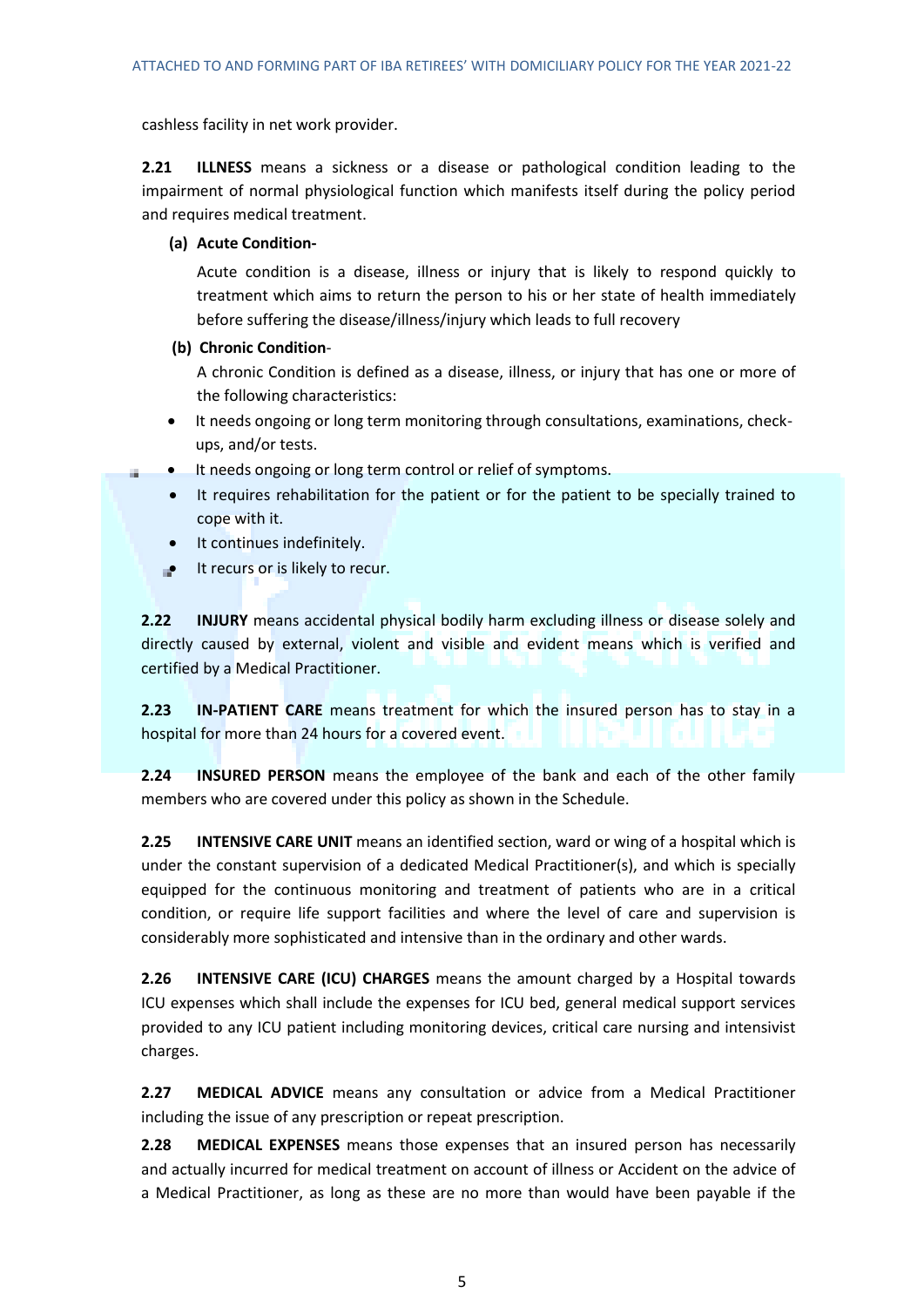Insured Person had not been insured and no more than other hospitals or doctors in the same locality would have charged for the same medical treatment.

**2.29 MEDICALLY NECESSARY TREATMENT** is defined as any treatment, tests, medication, or stay in hospital or part of a stay in a hospital which

- Is required for the medical management of the illness or injury suffered by the insured;
- Must not exceed the level of care necessary to provide safe, adequate and appropriate medical care in scope duration or intensity.
- Must have been prescribed by a Medical Practitioner.
- Must conform to the professional standards widely accepted in international medical practice or by the medical community in India.

**2.30 MEDICAL PRACTITIONER:** A Medical Practitioner is a person who holds a valid registration from the Medical Council of any State of India or Medical Council of India or Council for Indian medicine or for Homeopathy set up by the Government of India or a State Government and is there by entitled to practice medicine within its jurisdiction, and is acting within the scope and jurisdiction of license.

The term Medical Practitioner would include Physician, Specialist and Surgeon. The registered Medical Practitioner should not be the insured or any member of his family including parents and in-laws.

**2.31 NETWORK PROVIDER** means the hospital/nursing home or health care providers enlisted by an insurer or by a TPA and insurer together to provide medical services to an insured on payment by a cashless facility. The list of Network Hospitals is maintained by and available with the TPA and the same is subject to amendment from time to time.

**PPN-PREFERRED PROVIDER NETWORK** means a network of hospitals which have agreed to a cashless packaged pricing for specified planned procedures for the insured person. Updated list of network provider/PPN is available on website of the company [\(https://nationalinsurance.co.in/tpa](https://nationalinsurance.co.in/tpa) ppn network hospital) and website of the TPA mentioned in the schedule and is subject to amendment from time to time.

**2.32 NON-NETWORKHOSPITALS** means any hospital, day care centre or other provider that is not part of the network.

**2.33 NOTIFICATION OF CLAIM** is the process of notifying a claim to the insurer or TPA within specified timelines through any of the recognized modes of communication.

**2.34 OPD (Out-patient) TREATMENT** means the one in which the Insured visits a clinic/hospital or associated facility like a consultation room for diagnosis and treatment based on the advice of a Medical Practitioner. The Insured is not admitted as a day care or inpatient.

**2.35 PERIOD OF INSURANCE** means the period for which this policy is taken and is in force as specified in the Schedule.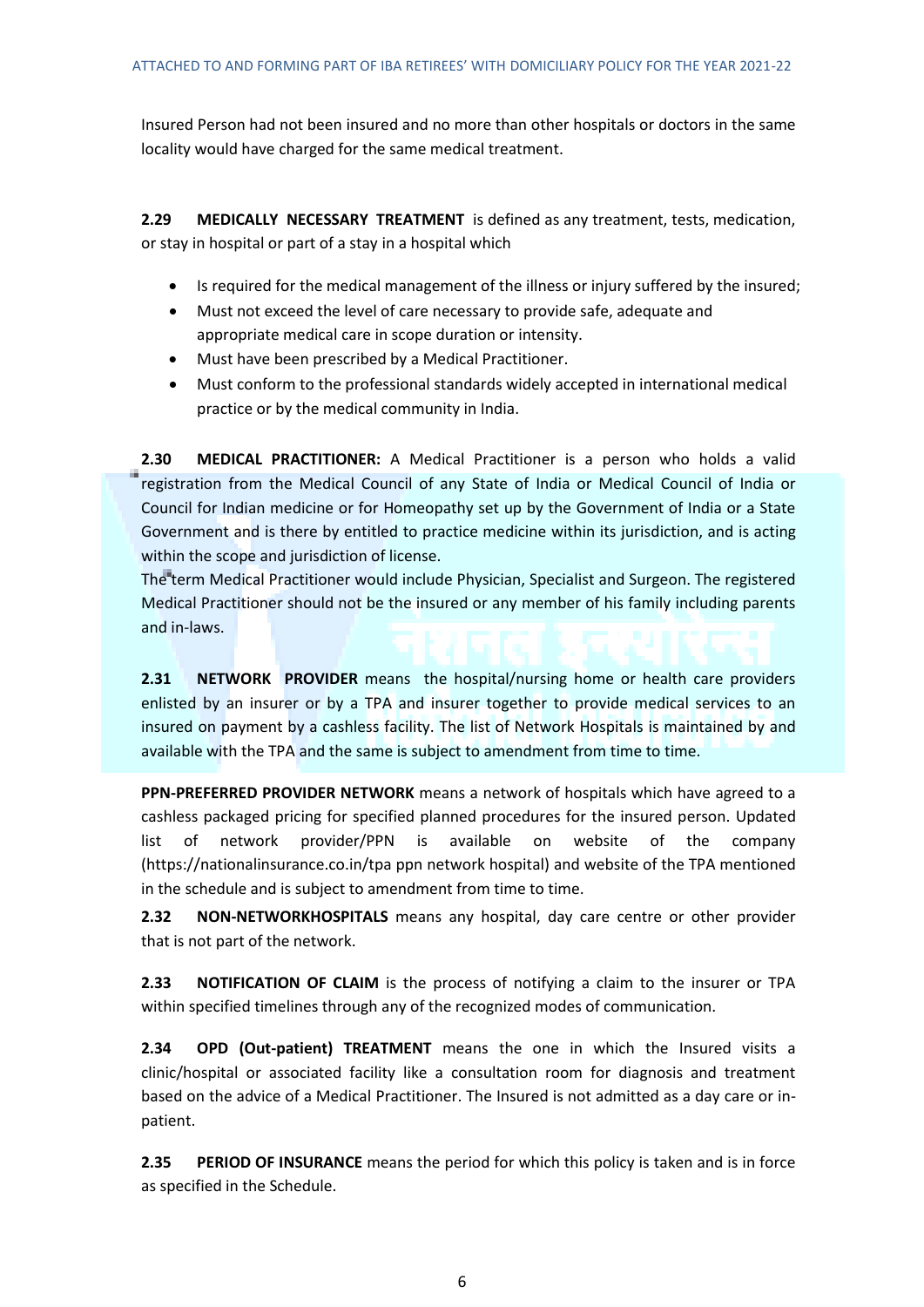**2.36 PORTABILITY** means transfer by an Individual Health Insurance Policyholder (including family cover) of the credit gained for pre-existing conditions and time bound exclusions if he/she chooses to switch from one insurer to another.

**2.37 PRE-EXISTING DISEASE** means any condition, ailment or injury or related condition(s) for which insured person had signs or symptoms, and/or was diagnosed, and/or received medical advice/treatment within 48 months prior to the first policy issued by the insurer. Any complication arising from pre-existing disease shall be considered as a part of the pre -existing disease.

# **2.38 PRE-HOSPITALISATION MEDICAL EXPENSES**

Relevant medical expenses incurred immediately 30 days before the Insured person is hospitalised provided that

- Such medical expenses are incurred for the same condition for which the Insured Person's Hospitalization was required: and
- The In-patient Hospitalization claim for such Hospitalization is admissible by us.

# **2.40 POST HOSPITALISATION MEDICAL EXPENSES**

- Relevant medical expenses incurred immediately 90 days after the insured person is discharged from the hospital provided that:
	- Such Medical expenses are incurred for the same condition for which the Insured
		- Person's Hospitalisation was required; and
	- The In-patient Hospitalisation claim for such Hospitalisation is admissible by us.

**2.41 PSYCHIATRIC DISORDER** means clinically significant Psychological or behavioral syndrome that causes significant distress, disability or loss of freedom (and which is not merely a socially deviant behavior or an expected response to a stressful life event) as certified by a Medical Practitioner specialized in the field of Psychiatry after physical examination of the insured person in respect of whom a claim is lodged.

**2.42 PSYCHOSOMATIC DISORDER** means one or more psychological or behavioral problems that adversely and significantly affect the course and outcome of general medical condition or that significantly increase a person's risk of an adverse outcome as certified by a Medical Practitioner specialized in the field of Psychiatry after Physical examination of the insured person in respect of whom a claim is lodged.

**2.43 QUALIFIED NURSE** means a person who holds a valid registration from the Nursing Council of India or the Nursing Council of any State in India.

# **2.44 REASONABLE AND CUSTOMARYCHARGES**

Reasonable and Customary charges mean the charges for services or supplies, which are the standard charges for the specific provider and consistent with the prevailing charges in the geographical area for identical or similar services, taking into account the nature of illness/injury involved.

**2.45 RENEWAL** defines the terms on which the contract of insurance can be renewed on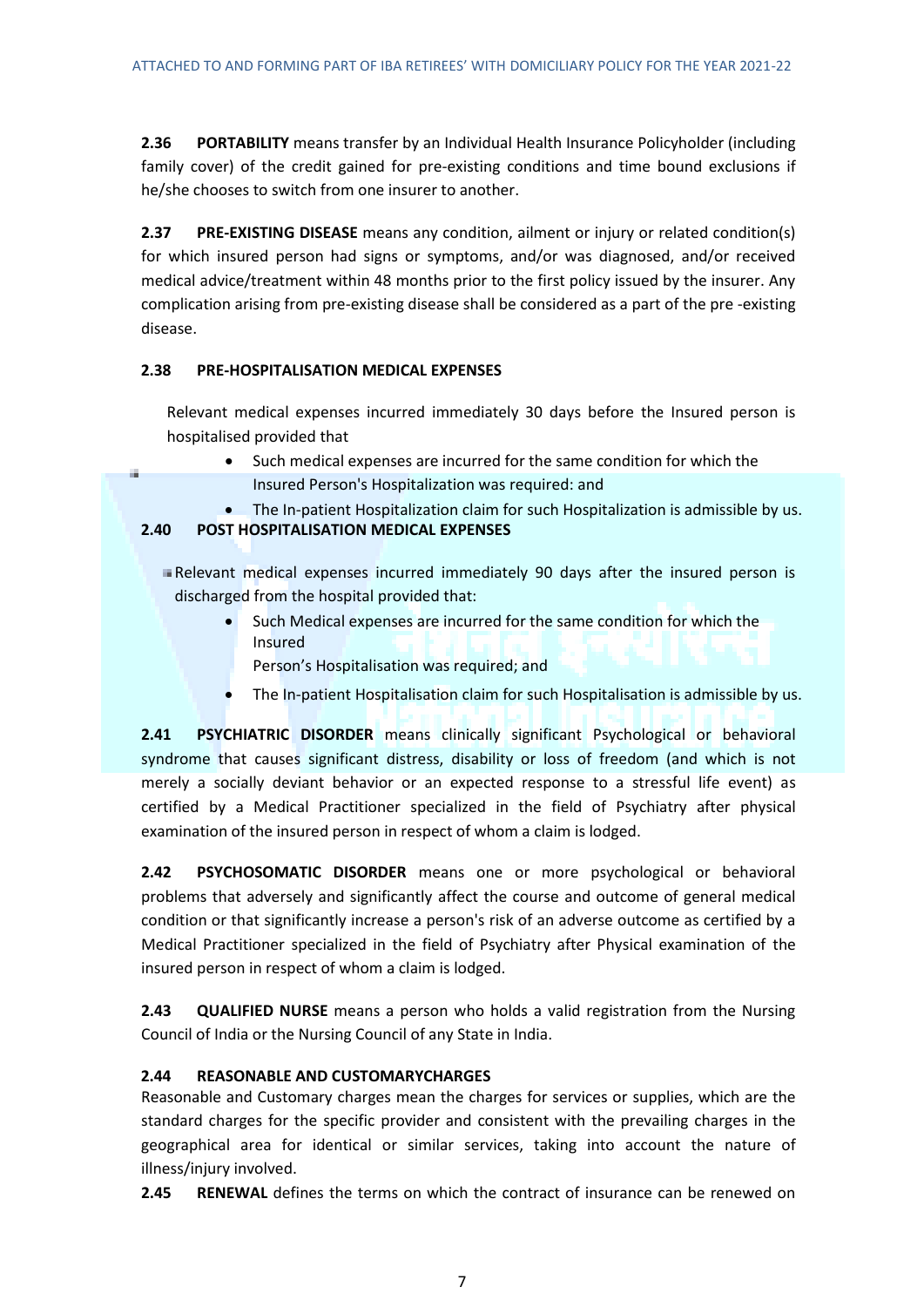mutual consent with a provision of grace period for treating the renewal continuous for the purpose of all waiting periods.

**2.46 ROOM RENT** shall mean the amount charged by a hospital for the Occupancy of a bed on per day (24 hours) basis and shall include associated medical expenses.

**2.47 SUM INSURED** is the maximum amount of coverage under this policy opted for all insured persons shown in the schedule.

**2.48 SURGERY OR SURGICAL PROCEDURE** means manual and /or operative procedure(s) required for treatment of an illness or injury, correction of deformities and defects, diagnosis and cure of diseases, relief of suffering or prolongation of life, performed in a Hospital or Day Care Centre by a Medical Practitioner.

**2.49 THIRD PARTY ADMINISTRATOR (TPA)** means any person who is registered under the IRDAI (Third Party Administrators-Health Services) Regulations 2016 notified by the Authority, and is engaged for a fee or remuneration by an insurance company, for the purposes of providing health services as defined in those.

**2.50 UNPROVEN/EXPERIMENTAL TREATMENT** means any treatment including drug experimental therapy which is not based on established medical practice in India.

## **2.51 WE/OUR/US/COMPANY means NATIONAL INSURANCE COMPANY LIMITED**

## **3 ADDITIONALCOVERAGES:**

# **3.1 DOMICILIARY TREATMENT:**

Medical expenses incurred in case of the following diseases which need domiciliary treatment as may be certified by the attending medical practitioner and /or bank's medical officer shall be deemed as hospitalization expenses and reimbursed **to the extent of 10% subject to the overall limit of Sum Insured under the policy:**

- 1 Accidents of Serious Nature
- 2 Addison's Disease
- 3 All Animal/reptile/insect bite or sting
- 4 All Seizure disorders
- 5 Any organ related (chronic) condition
- 6 Aplastic Anemia
- 7 Arthritis
- 8 Autoimmune Myositis
- 9 Autoimmune vasculitis
- 10 Cancer
- 11 Cardiac Ailments
- 12 Celiac Disease
- 13 Cerebral Palsy
- 14 Chronic obstructive Pulmonary Disease, Chronic Bronchitis,Asthma
- 15 Chronic Pancreatitis
- 16 Connective tissue disorder
- 17 Diabetes and its complications (including Type 1Diabetes)
- 18 Diphtheria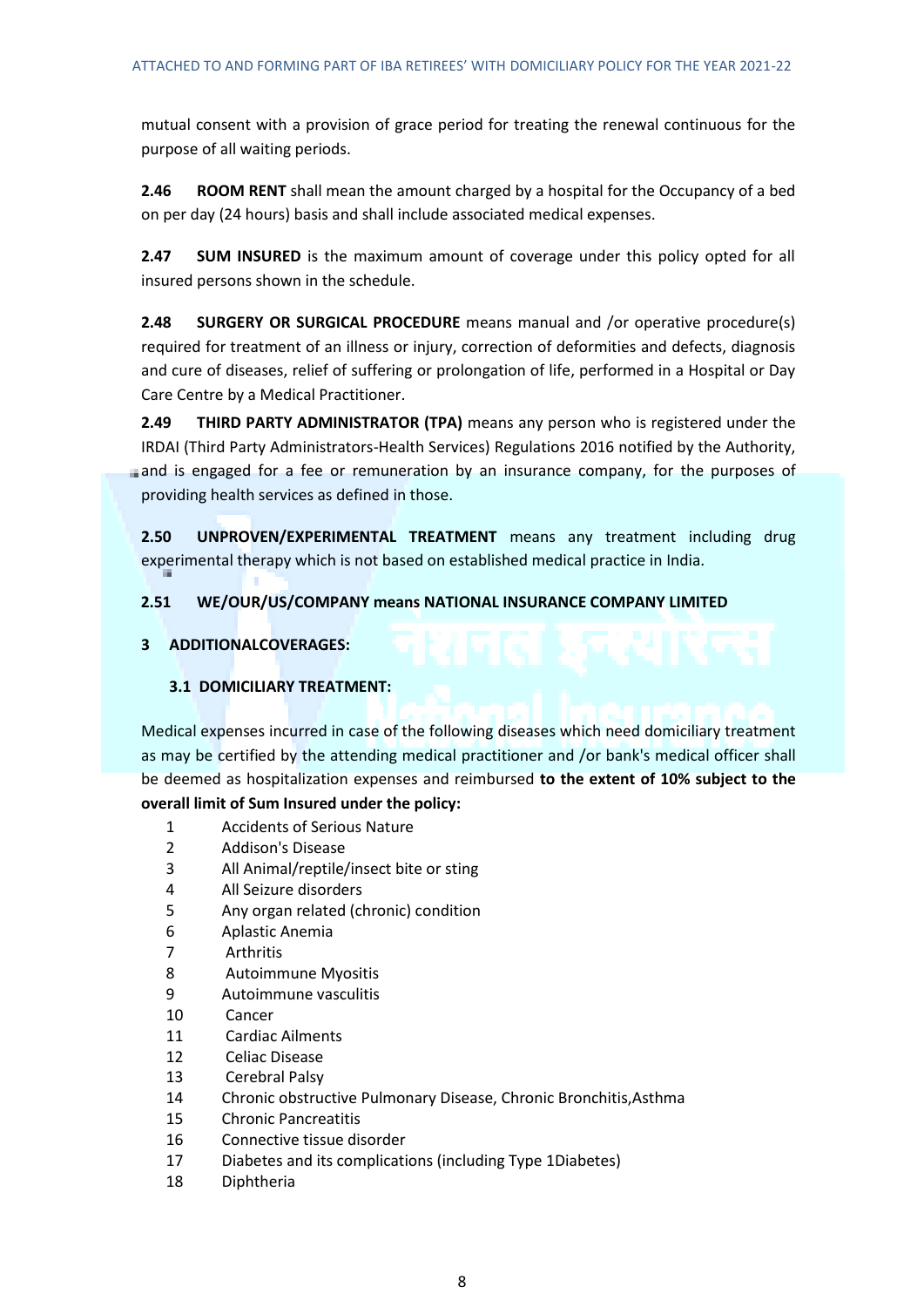|   | 19                    | Epidermolysis bullosa                                                             |
|---|-----------------------|-----------------------------------------------------------------------------------|
|   | 20                    | Exp. incurred on radiotherapy & chemotherapy in treatment of cancer and leukaemia |
|   | 21                    | Glaucoma                                                                          |
|   | 22                    | Grave's Disease                                                                   |
|   | 23                    | Growth disorders                                                                  |
|   | 24                    | Haemorrhages caused by accidents                                                  |
|   | 25                    | Hashimoyo's Thyroiditis                                                           |
|   | 26                    | Hemophilia                                                                        |
|   | 27                    | Hepatitis - B, Hepatitis-C                                                        |
|   | 28                    | Hypertension                                                                      |
|   | 29                    | Hypothyroidism, hyperthyroidism                                                   |
|   | 30                    | <b>Inflammatory Bowel Disease</b>                                                 |
|   | 31                    | Kidney Ailment                                                                    |
|   | 32                    | Leprosy                                                                           |
|   | 33                    | Leukemia                                                                          |
|   | 34                    | Malaria                                                                           |
| œ | 35                    | Multiple Sclerosis/Motor Neuron Disease                                           |
|   | 36                    | Muscular dystrophies                                                              |
|   | 37                    | Myasthenia gravis<br>Non - Alcoholic Cirrhosis of Liver                           |
|   | 38                    |                                                                                   |
|   | 39                    | Osteoporosis                                                                      |
|   | 40<br>$\overline{41}$ | Paralysis<br><b>Parkinsons's Diseases</b>                                         |
|   | 42                    | Pernicious Anemia                                                                 |
|   | 43                    | Physiotherapy                                                                     |
|   | 44                    | Pleurisy                                                                          |
|   | 45                    | Polio                                                                             |
|   | 46                    | Psoriasis/Psoriatic Arthritis                                                     |
|   | 47                    | Psychiatric disorder including Schizophrenia and Psychotherapy                    |
|   | 48                    | Purpura                                                                           |
|   | 49                    | <b>Rheumatoid Arthritis (RA)</b>                                                  |
|   | 50                    | Sickle cell disease , systemic lupus erythematous (SLE)                           |
|   | 51                    | Sjogrens's Syndrome                                                               |
|   | 52.                   | Sleep apnea syndrome (not related to obesity)                                     |
|   | 53.                   | Status asthamaticus, sequalea of neningitis                                       |
|   | 54.                   | Swine flu                                                                         |
|   | 55.                   | System Lupus Erythematous                                                         |
|   | 56.                   | Thalassemia                                                                       |
|   | 57.                   | Third Degree burns                                                                |
|   | 58.                   | Thrombo embolism venous thrombosis/venous thrombo embolism (VTE)                  |
|   | 59.                   | Tuberculosis                                                                      |
|   | 60.                   | Tumor                                                                             |
|   | 61.                   | Typhoid                                                                           |
|   | 62.                   | <b>Ulcerative Colitis</b>                                                         |
|   | 63.                   | Varicose veins                                                                    |
|   | 64.                   | Venous Thrombosis (not caused by smoking)                                         |
|   | 65.                   | Wilson's disease                                                                  |
|   | 66.                   | All strokes leading to paralysis.                                                 |
|   |                       |                                                                                   |

The cost of medicines, investigations, and consultations etc. In respect of domiciliary treatment shall be reimbursed for the period stated by the specialist and/or the attending doctor and/or the bank's medical officer, in Prescription duly supported by relevant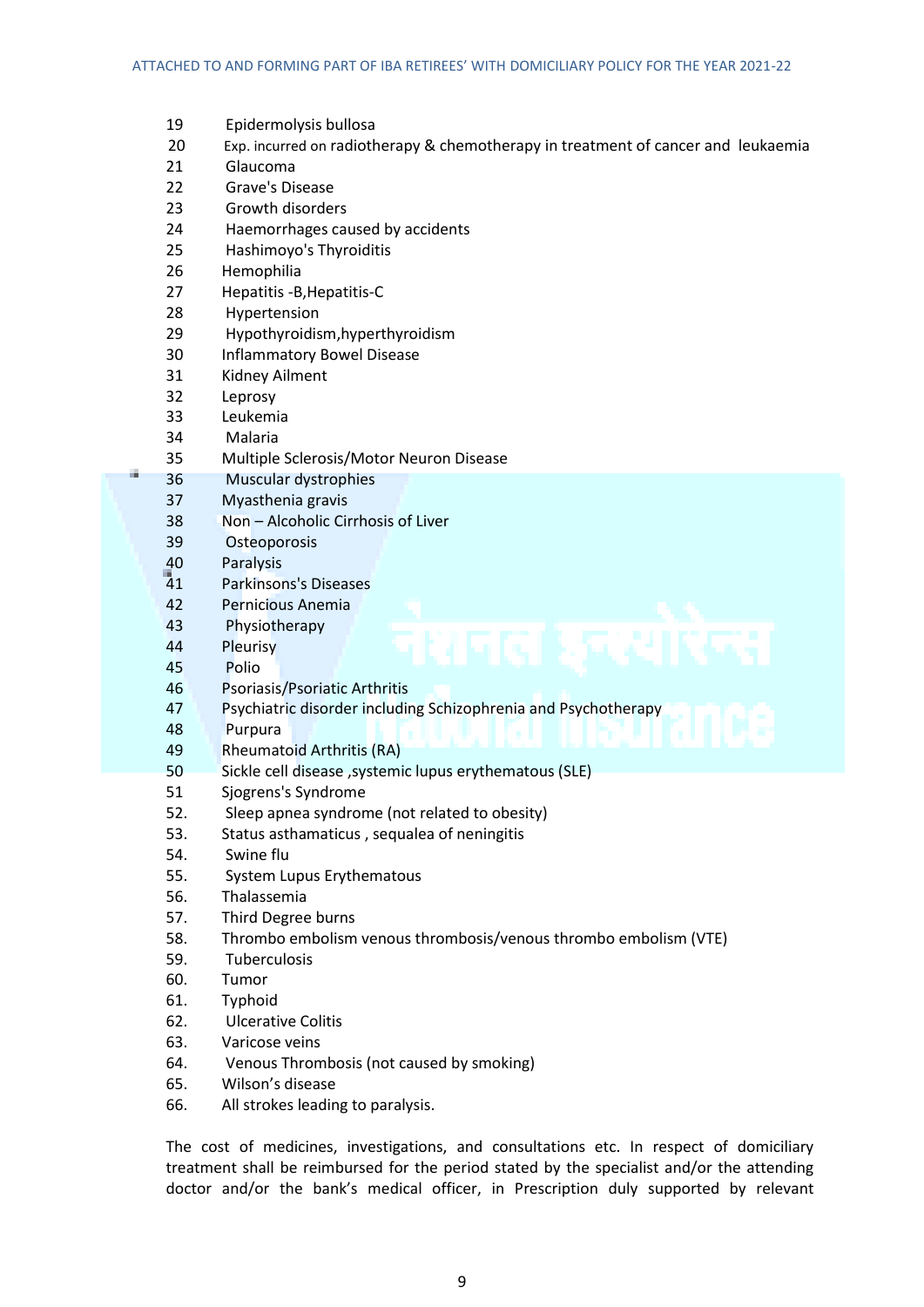investigation reports wherever necessary. If no period stated, the prescription for the purpose of reimbursement shall be valid for a period not exceeding 90 days.

**3.2 Domiciliary Hospitalisation** means medical treatment for a period exceeding 3 days for such an illness/disease/injury which in the normal course would require care and treatment at a hospital but is actually taken while confined at home under any of the following circumstances:

- A) The condition of the patient is such that he/she is not a condition to be removed to a hospital or
- B) The patient takes treatment at home on account of non-availability of room in a hospital.

**3.3 Alternative Treatment**- Subject to the condition that the hospitalisation expenses are admissible only when the treatment has been undergone in:

**a.** Central or State Government AYUSH Hospital; or

**b**. Teaching hospital attached to AYUSH College recognized by the Central Government/Central Council of Indian Medicine/Central Council for Homeopathy; or

**c.** AYUSH Hospital, standalone or co-located with in-patient healthcare facility of any recognized system of medicine, registered with the local authorities, wherever applicable, and is under the supervision of a qualified registered AYUSH *Medical Practitioner* and must comply with all the following criterion:

i. Having at least 5 in-patient beds;

 $\mathbb{R}^d$ 

- ii. Having qualified AYUSH *Medical Practitioner* in charge round the clock;
- iii. Having dedicated AYUSH therapy sections as required and/or has equipped operation theatre where surgical procedures are to be carried out;

 iv. Maintaining daily records of the patients and making them accessible to the insurance company's authorized representative.

**Company's Liability for all claims admitted in respect of any/ill insured person/s during the period of insurance shall not exceed the Sum Insured stated in the schedule.**

**3.4** Expenses on Hospitalization for minimum period of a day are admissible. However, this time limit is not applied to specific treatments, such as

| 1              | Adenoidectomy                     | 20 | Haemo dialysis                                        |
|----------------|-----------------------------------|----|-------------------------------------------------------|
| $\overline{2}$ | Appendectomy                      | 21 | Fissurectomy/Fistulectomy                             |
| 3              | Ascitic/Pleural tapping           | 22 | Mastoidectomy                                         |
| 4              | Auroplasty not Cosmetic in nature | 23 | <b>Hydrocele Surgeries</b>                            |
| 5              | Coronary/Renal Angiography        | 24 | Hysterectomy                                          |
| 6              | Coronary angioplasty              | 25 | Inguinal/ventral/mbilical/femoral<br>hernia surgeries |
| $\overline{7}$ | <b>Dental Surgery</b>             | 26 | Parental Chemotherapy                                 |
| 8              | D&C                               | 27 | Polypectomy                                           |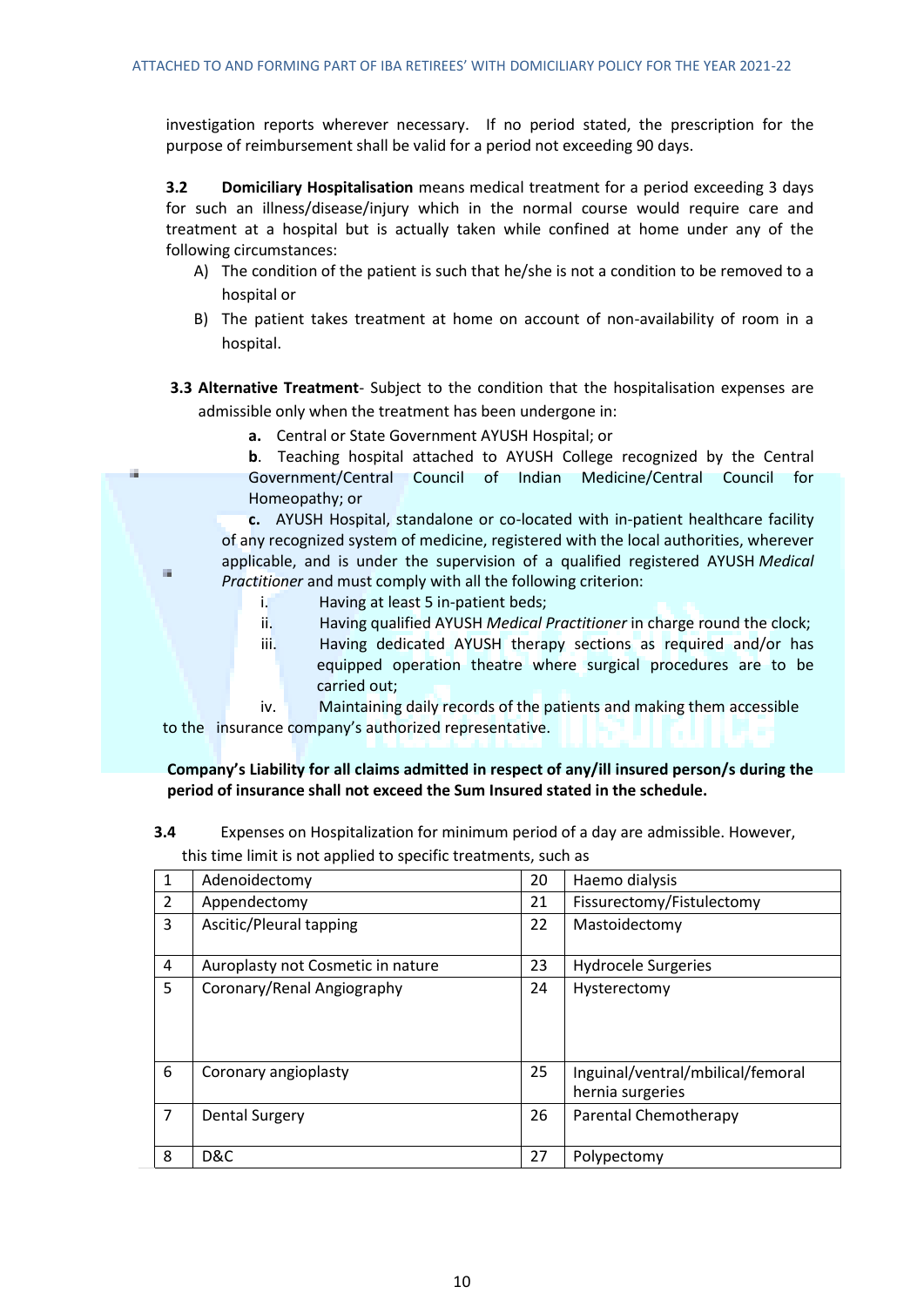#### ATTACHED TO AND FORMING PART OF IBA RETIREES' WITH DOMICILIARY POLICY FOR THE YEAR 2021-22

| 9  | Excision of cyst/granuloma/lump/tumor                                                                                                 | 28 | Septoplasty                     |
|----|---------------------------------------------------------------------------------------------------------------------------------------|----|---------------------------------|
| 10 | Eye Surgery                                                                                                                           | 29 | Piles/Fistula Surgeries         |
| 11 | hairline<br>Fracture<br>including<br>fracture/dislocation                                                                             | 30 | Prostate surgeries              |
| 12 | Radiotherapy                                                                                                                          | 31 | Sinusitis surgeries             |
| 13 | Chemotherapy                                                                                                                          | 32 | Tonsillectomy                   |
| 14 | Lithotripsy                                                                                                                           | 33 | Liver aspiration                |
| 15 | Incision and drainage of abscess                                                                                                      | 34 | Sclerotherapy                   |
| 16 | Varicocelectomy                                                                                                                       | 35 | Varicose Vein Ligation          |
| 17 | <b>Wound Suturing</b>                                                                                                                 | 36 | All scopies along with biospies |
| 18 | <b>FESS</b>                                                                                                                           | 37 | Lumbar punture                  |
| 19 | Operations/Micro Surgical operations on the<br>mouth, middle ear/internal ear,<br>nose.<br>tongue, face, tonsils & adenoids, salivary |    |                                 |
|    | ducts, breast, skin & subcutaneous tissues,                                                                                           |    |                                 |
|    | digestive tract, female/male sexual organs.                                                                                           |    |                                 |

This condition will also apply in case of stay in hospital of less than a day provided –

- 3.4.1 The treatment is undertaken under General or Local Anesthesia in a hospital/day care Centre in less than a day because of technological advancement and
- 3.4.2 Which would have otherwise required hospitalisation of more than a day

### **3.5 AMBULANCE CHARGES**

Ambulance charges are payable up to Rs. 2500 per trip to hospital and/or transfer to another hospital or transfer from hospital to home if medically advised. Taxi and Auto expenses in actual maximum up to Rs. 750 per hospitalisation.

Ambulance charges actually incurred on transfer from one centre to another centre due to non- availability to medical service/medical complication shall be payable in full.

### **3.6 PRE EXISTING DISEASES/AILMENTS**

Pre-existing diseases are covered under the scheme from day one.

### **3.7 CONGENITAL ANOMALIES**

Expenses for treatment of congenital internal/external diseases, defects anomalies are covered under the policy

### **3.8 PSYCHIATRIC DISEASES**

Expenses for treatment of psychiatric and psychosomatic diseases will be payable with or without hospitalisation up to the sum insured.

## **3.9 ADVANCED MEDICAL TREATMENT**

New advanced medical procedures approved by the appropriate authority e.g. Laser surgery, stem cell therapy for treatment of a disease is payable on hospitalization /day care surgery.

**3.10** Treatments taken for accidents can be payable even on OPD basis in a hospital upto Sum Insured.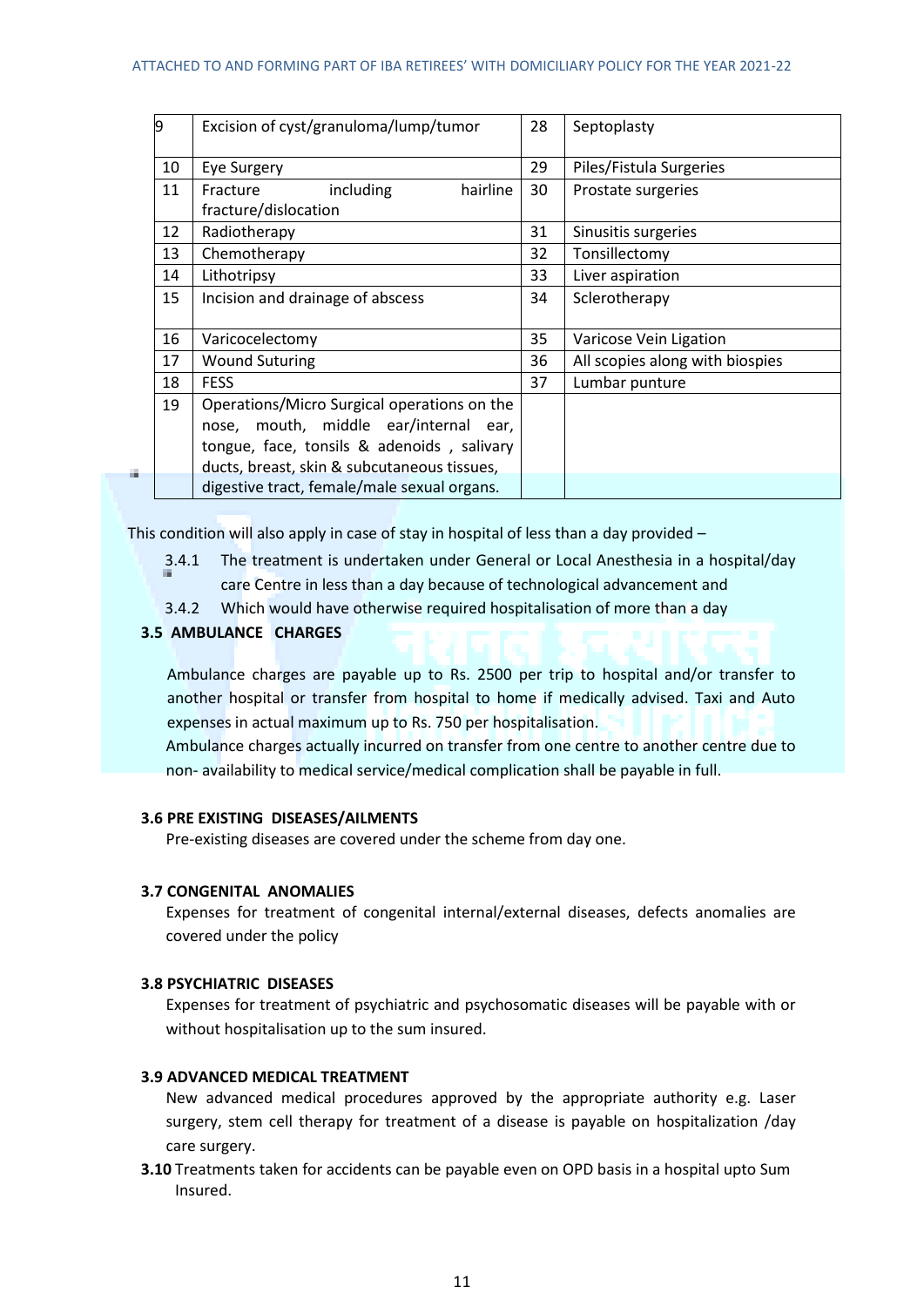### **3.11 TAXES AND OTHER CHARGES**

All Taxes, Surcharges, Service charges, Registration charges, Admission Charges, Nursing, and Administration charges to be payable.Charges for diapers and sanitary pads are payable if necessary as part of treatment. Charges for hiring a nurse/attendant during hospitalisation will be payable only in case of recommendation from treating doctor in case ICU/CCU, Neo natal nursing care or any other case where the patient is critical and requiring special care.

**3.12** Treatment for Genetic disorder and stem cell therapy is covered under the scheme.

**3.13** Treatment for Age related Mascular Degeneration (ARMD), treatment such as Rotational Field Quantum Magnetic Resonance (RFQMR), Enhanced External Counter Pulsation (EECP) and related treatments are covered under the scheme. Treatment for all neurological/macular degenerative disorders shall be covered under the scheme.

**3.14** Rental charges for external and/or durable medical equipment used for diagnosis and/or treatment including CPAP, CAPD, Bi-PAP, Infusion pump and related equipment will be covered under the scheme. However, purchase of the above equipment to be subsequently used at home in exceptional cases on medical advice shall be covered.  $\overline{\phantom{a}}$ 

**3.15** Ambulatory devices i.e walker, crutches, belts, collars, caps ,splints ,braces, stockings, elasto crepe bandages, external orthopaedic pads, sub cutaneous insulin pump, Diabetic foot wear, Glucometer Glucometer (including glucose test strips) /Nebulizer/prosthetic device/Thermometer, alpha/water bed and similar items will be covered under the scheme.

**3.16 PHYSIOTHERAPY CHARGES**: Physiotherapy charges shall be covered for the period specified by the medical practitioner even if taken at home. All claims admitted in respect of any/all insured person/s during the period of insurance shall not exceed the sum insured stated in the schedule and Corporate Buffer if allocated.

## **4. EXCLUSIONS:**

The company shall not be liable to make any payment under the policy in respect of any expenses whatsoever incurred by the insured person in connection with or in respect of:

## **4.1. Investigation & Evaluation**

a) Expenses related to any admission primarily for diagnostics and evaluation purposes only are excluded.

b) Any diagnostic expenses which are not related or not incidental to the current diagnosis and treatment are excluded.

## **4.2. Rest Cure, Rehabilitation and Respite Care**

a) Expenses related to any admission primarily for enforced bed rest and not for receiving treatment. This also includes:

i. Custodial care either at home or in a nursing facility for personal care such as help with activities of daily living such as bathing, dressing, moving around either by skilled nurses or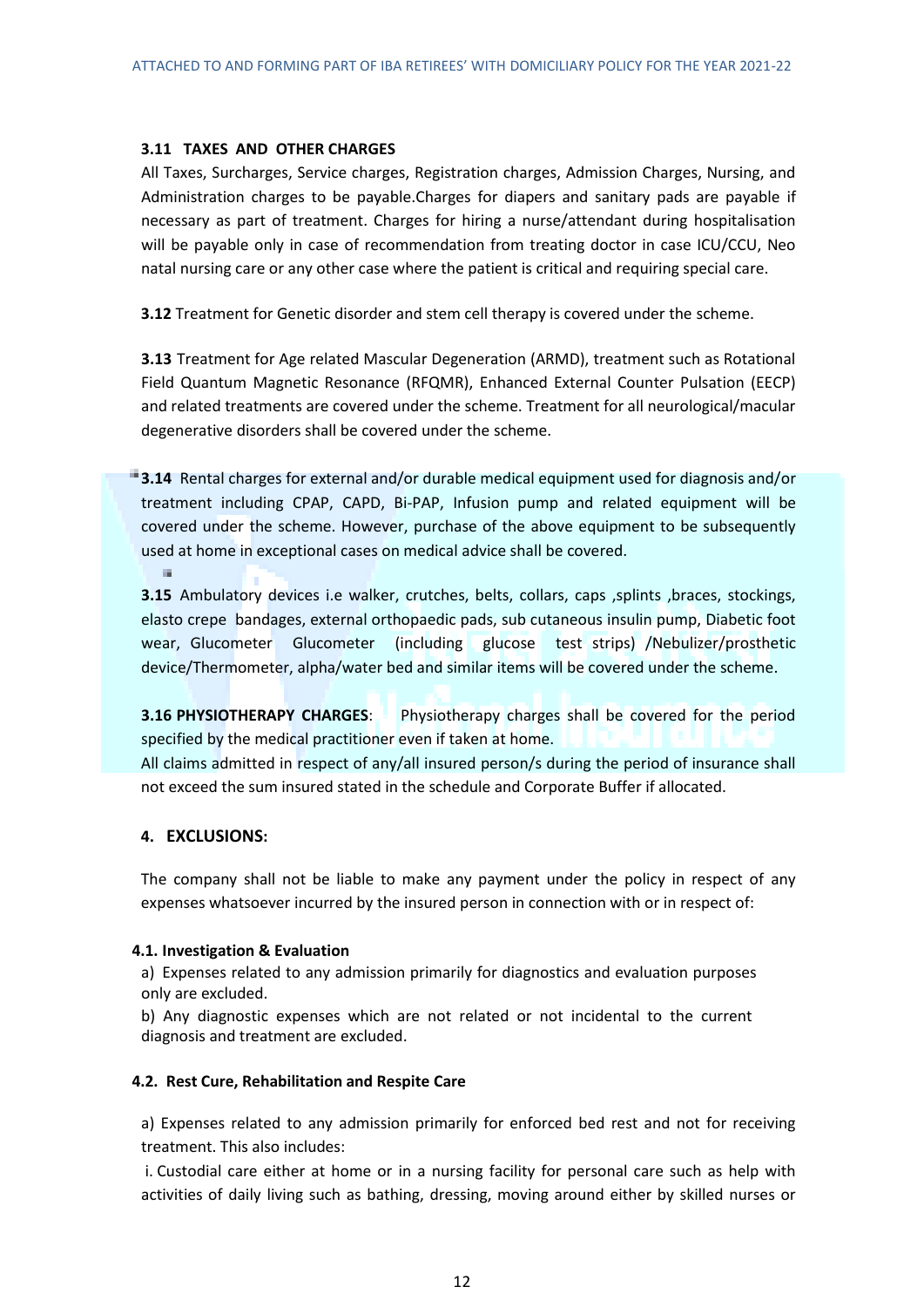assistant or non-skilled persons.

ii. Any services for people who are terminally ill to address physical, social, emotional and spiritual needs.

### **4.3 Change-of-Gender Treatments**

Expenses related to any treatment, including surgical management, to change characteristics of the body to those of the opposite sex.

### **4.4 Stay in Hospital which is not Medically Necessary.**

### **4.5 Self-Inflicted InjuryTreatment for intentional self-inflicted injury, attempted suicide.**

### **4.6 Birth control, Sterility and Infertility**

Expenses related to sterility and infertility. This includes: i. Any type of sterilization ii. Assisted Reproduction services including artificial insemination and advanced reproductive technologies such as IVF, ZIFT, GIFT, ICSI iii. Gestational Surrogacy iv. Reversal of sterilization

### **4.7 Refractive Error**

Expenses related to the treatment for correction of eye sight due to refractive error less than 7.5 dioptres.

### **4.8 Unproven Treatments**

Expenses related to any unproven treatment, services and supplies for or in connection with any treatment. Unproven treatments are treatments, procedures or supplies that lack significant medical documentation to support their effectiveness.

### **4.9 Drug/Alcohol Abuse**

Treatment for, Alcoholism, drug or substance abuse or any addictive condition and consequences thereof

## **4.10 Non Prescription Drug**

Drugs not supported by a prescription, private nursing charges, referral fee to family physician,

Outstation doctor/surgeon/ consultants' fees and similar expenses (as listed in respective Annexure -I).

### **4.11 Home Visit Charges**

Home visit charges during Pre and Post Hospitalisation of doctor, aya, attendant and nurse.

### **4.12 Breach of Law**

Expenses for treatment directly arising from or consequent upon any Insured Person committing or attempting to commit a breach of law with criminal intent.

**4.13** Injury/disease directly or indirectly caused by or attributable to war, invasion, Act of Foreign Enemy, War like operations (whether war be declared or not); Nuclear radiation/weapon/materials.

### **4.14**

a. Circumcision unless necessary for treatment of a disease not excluded hereunder or as may be necessitated due to an accident.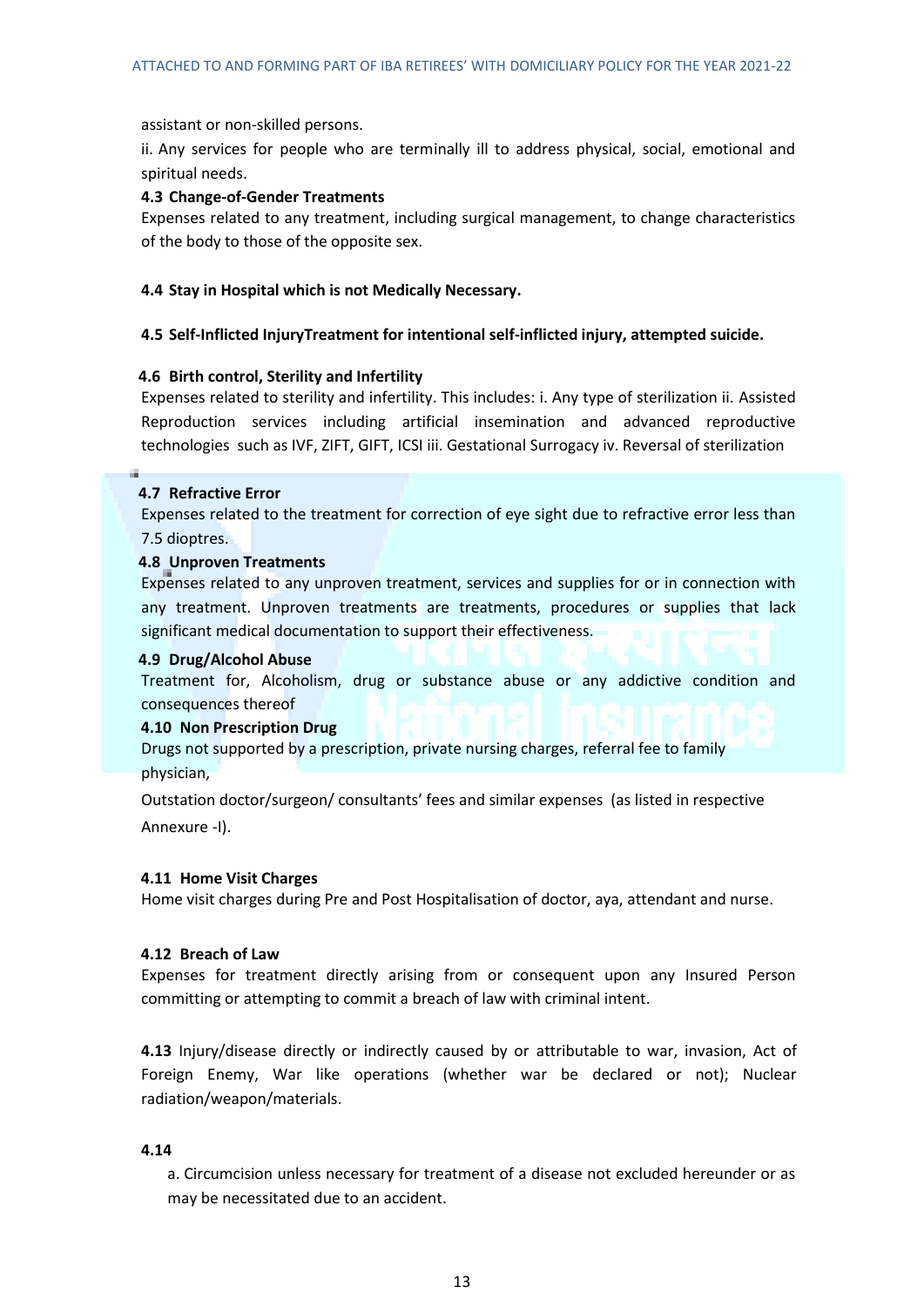- b. Vaccination or Inoculation
- c. Change of life or cosmetic or aesthetic treatment of any description is not covered.
- d. Plastic surgery other than as may be necessitated due to an accident or as part of any illness.

**4.15** Cost of spectacles and contact lenses, hearing aids, other than Intra-Ocular Lenses and Cochlear Implant.

**4.16** Dental treatment or surgery of any kind which are done in a dental clinic and those that are cosmetic in nature.

**4.17** Convalescence , rest cure, obesity treatment and its complications including morbid obesity , Venereal disease and use of intoxication drugs/alcohol.

**4.18** All expenses arising out of any condition directly or indirectly caused to or associated with Human T Cell Lymphotropic Virus Type III (HTLB – III) or Lymphadenopathy Associated Virus (LAV) or the Mutants Derivative or Variation Deficiency Syndrome or any syndrome of a similar kind commonly referred to as AIDS.

**4.19** Charges incurred at hospital/nursing home primarily for diagnosis x ray or laboratory examinations or other diagnostic studies not consistent with diagnosis and treatment of positive existence of any ailment, sickness or injury for which confinement is required at a Hospital/Nursing Home unless recommended by the attending doctor.

**4.20**Expenses on vitamins and tonics unless forming part of treatment for injury or diseases as certified the attending physician.

**4.21** All non-medical expenses including convenience items for personal comfort such as charges for telephone, television, barber or beauty devices, diet charges, baby food, cosmetics, tissue paper, diapers, sanitary pads, toiletry items and similar incidental expenses unless and otherwise necessitated during the course of treatment.

**4.22 C**ritical Illness diagnosed before the commencement of the policy are not covered.

**4.23** Expenses on purchase of medicine not supported by bills/receipts/cash memos without valid GST No of the issuer of such bills/receipts/cash memos.

## **5. Claims Procedure**

## **A. Claims Administration and Process**

It shall be the condition precedent to admission of our Liability under this policy that the terms and conditions of making payment of premium on full or in time in so far as they relate to anything to be done or complied with by you or any Insured Person, are fulfilled including complying with the following in relation to claims;

- **1.** On the occurrence or discovery of any illness or injury that may give rise to a claim under this policy, the claims procedure set out below shall be followed.
- **2.** The treatment should be taken as per the advice, directions and guidance of the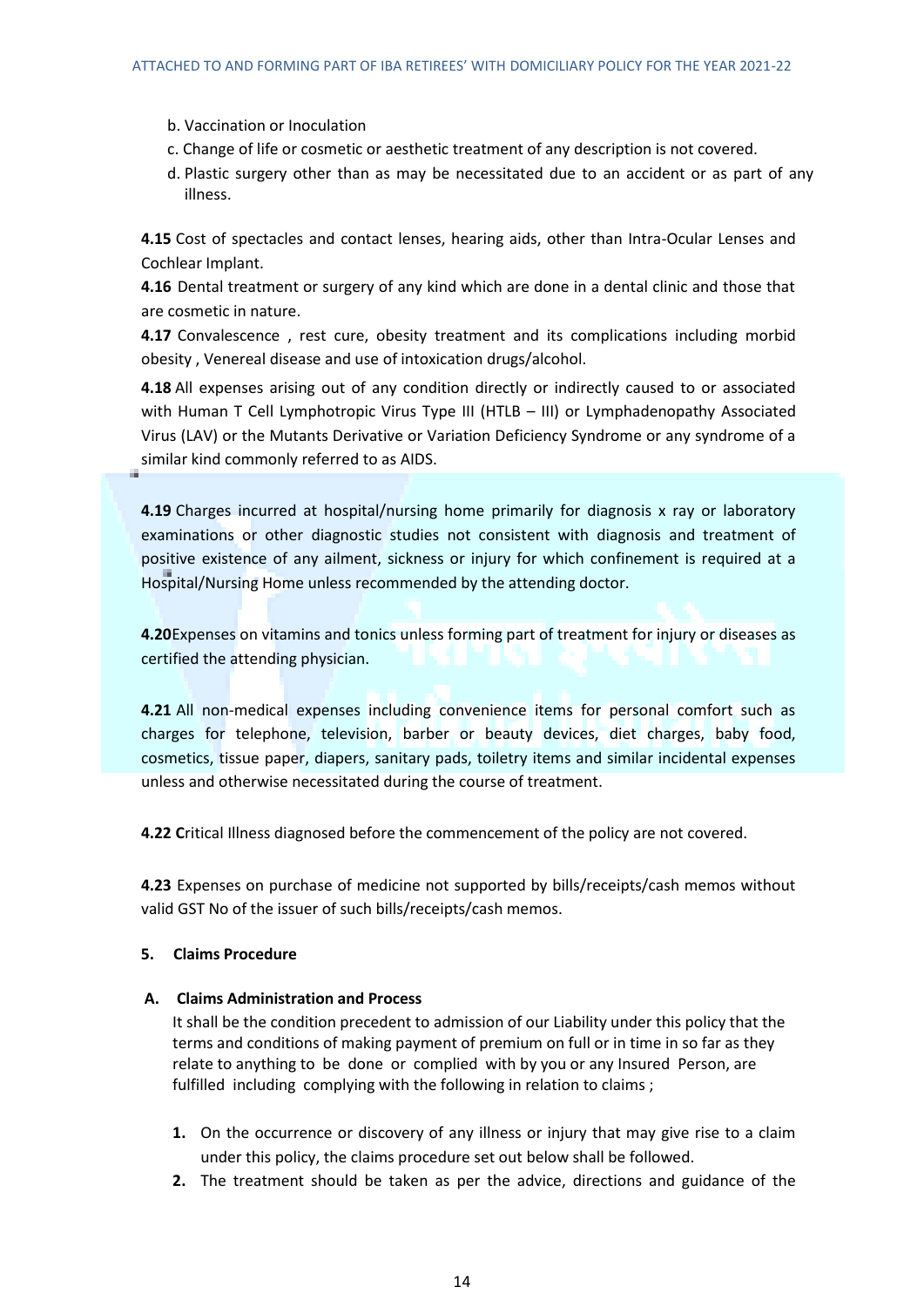treating medical practitioner. Any failure to follow such advice, directions and guidance will prejudice the claim.

- **3.** The insured person must submit to medical examination by our medical practitioner in case requested by us and at our cost, as often as we consider reasonable and necessary and we/our representatives must be permitted to inspect the medical and hospitalisation records pertaining to the insured person's treatment and to investigate the circumstances pertaining to the claim.
- **4.** We and our representatives must be given all reasonable cooperation in investigating the claim in order to assess our liability and quantum in respect of the claim.

# **Notification of Claim**

Upon the happening of any event which may give rise to any claim under this policy, the insured or insured's representative shall notify the TPA in writing by letter, email, fax providing all relevant information relating to claim including plan of treatment, policy number etc. within prescribed time limit.

| Notification of Claim in case of Cashless facility | TPA must be informed:                                                                          |
|----------------------------------------------------|------------------------------------------------------------------------------------------------|
| In the event of planned hospitalisation            | At least 72 hours prior to the insured person's<br>admission to network provider/ PPN hospital |
| In the event of emergency hospitalisation          | Within 24 hours of the insured person's<br>admission to network provider/PPN hospital.         |

| Notification of Claim in case of Reimbursement   TPA must be informed: |                                                                                                         |
|------------------------------------------------------------------------|---------------------------------------------------------------------------------------------------------|
| In the event of planned hospitalisation                                | Within 48 hours of the insuredperson's<br>admission to network provider/non network/<br>PPN hospital    |
| In the event of emergency hospitalisation                              | Within 48 hours of the insured person's<br>admission to network provider/ non network<br>/PPN hospital. |

# **B. Procedure for cashless claims**

- **1.** Cashless facility for treatment shall be available to insured in network hospitals only.
- **2.** Treatment may be taken in a network provider/PPN and is subject to pre authorization by the TPA. Booklet containing list of network providers/PPN hospitals shall be provided by the TPA. Updated list of network provider/PPN is available on website of the company [\(https://nationalinsurance.nic.co.in/en/health-insurance/city-wise-list-ppn-hospitals\)](https://nationalinsurance.nic.co.in/en/health-insurance/city-wise-list-ppn-hospitals) and the TPA mentioned in the schedule
- **3.** Call the TPA's toll free phone number provided on the health ID card for intimation of claim and related assistance. Inform the ID number for easy reference.
- **4.** On admission in the network provider/PPN, produce the ID card issued by theTPA at the hospital helpdesk. Cashless request form available with the network provider/PPN and TPA shall be completed and sent to TPA for authorization.Each request for pre authorization must be through duly completed standard pre-authorization format including the following details:
	- i. The health card which the insurer or the associated TPA has issued to the insured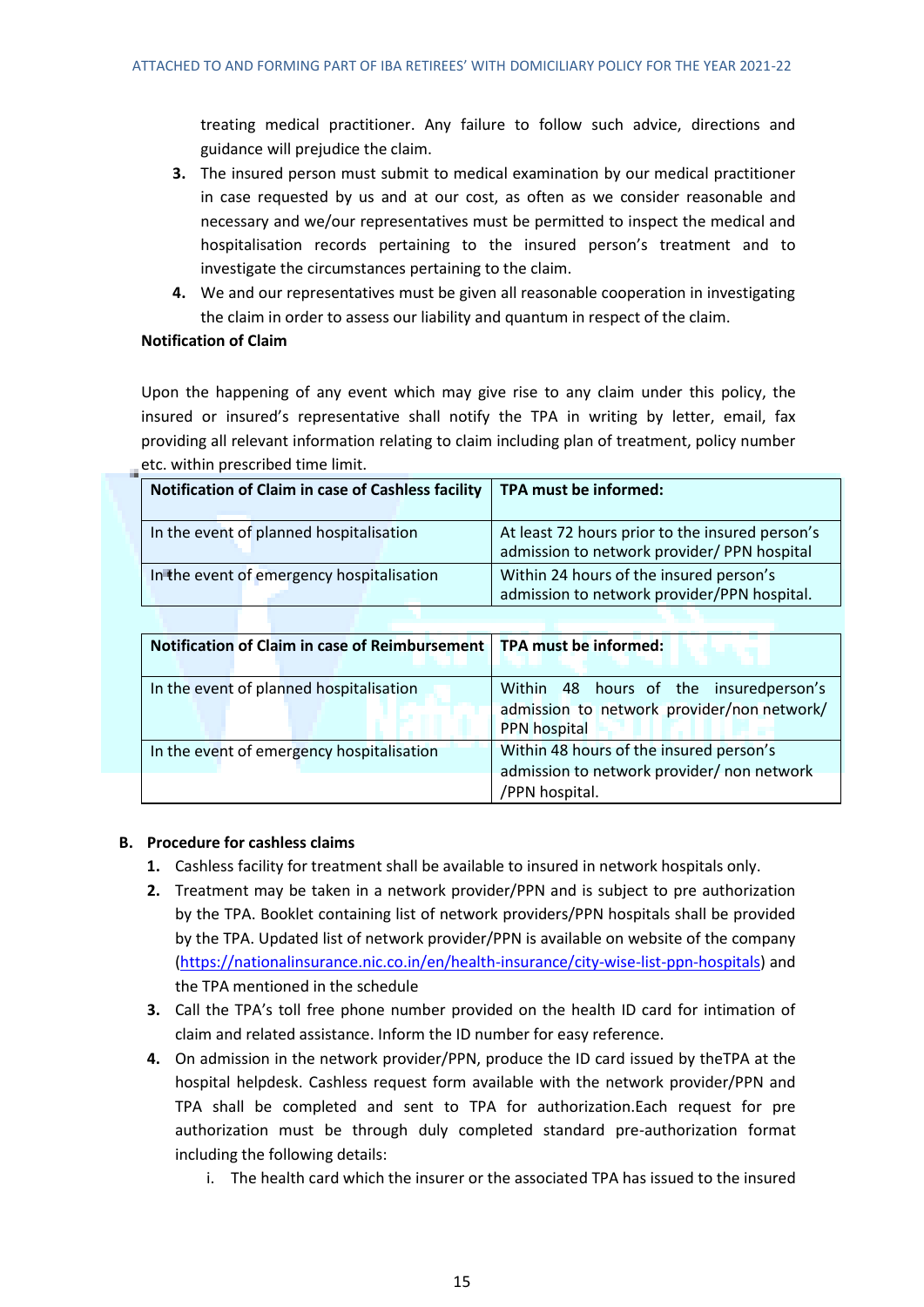person supported with KYC documents;

- ii. The Policy Number;
- iii. Name of the Policy/ Number/Employer;
- iv. Name and address of insured person/Employee/member in respect of whom the request is being made;
- v. Nature of the illness/injury and the treatment/surgery required;
- vi. Name and address of the attending Medical Practitioner;
- vii. Hospital where the treatment/surgery is proposed to be taken;
- viii.Proposed date of admission;
- **5.** If these details are not provided in full or sufficient or are insufficient for the associated TPA to consider the request, the associated TPA will request additional information or documentation in respect of that request.
- **6.** When the associated TPA has obtained sufficient details to access the request, the associated TPA will issue the authorisation letter specifying the specified amount, any specific limitation on the claim, applicable deductibles, and non-payable items if applicable, or We may reject the request for pre-authorisation specifying reason for the rejection.
- **7.** The TPA upon getting cashless request form and related medical information from the insured person/network hospital/PPN shall issue pre-authorisation letter to the hospital after verification.
- **8.** Once the request for pre-authorisation has been granted, the treatment must take place within 15 days of the pre-authorisation date at a Network Provider and pre-authorisation shall be valid only if all the details of the authorised treatment, including dates, hospitals and locations match with the details of the actual treatment received. For Hospitalisation where Cashless Facility is pre-authorised by the associated TPA, the associated TPA will make the payment of the amounts assessed to be due directly to the Network Provider.
- **9.** In the event that the cost of hospitalisation exceeds the authorised limits as mentioned in the authorisation letter:
	- a. The network provider shall request us for an enhancement of authorization limit as described under section 5.B including details of the specific circumstances which have led to the need for increase in the previously authorised limit. We will verify the eligibility and evaluate the request for enhancement on the availability of further limits.
	- b. We shall accept or decline such request for enhancement of pre-authorised limit for enhancement.

In the event of any change in the diagnosis, plan of Treatment, cost of Treatment during Hospitalisation to the insured person, the network provider shall obtain a fresh authorisation letter from us in accordance with the process described under 5.B above.

- **10.** At the time of discharge, the insured person shall verify and sign the discharge papers and pay for non-medical and inadmissible expenses.
- **11.** At the time of discharge:
	- a. The Network Provider may forward a final request for authorisation for any residual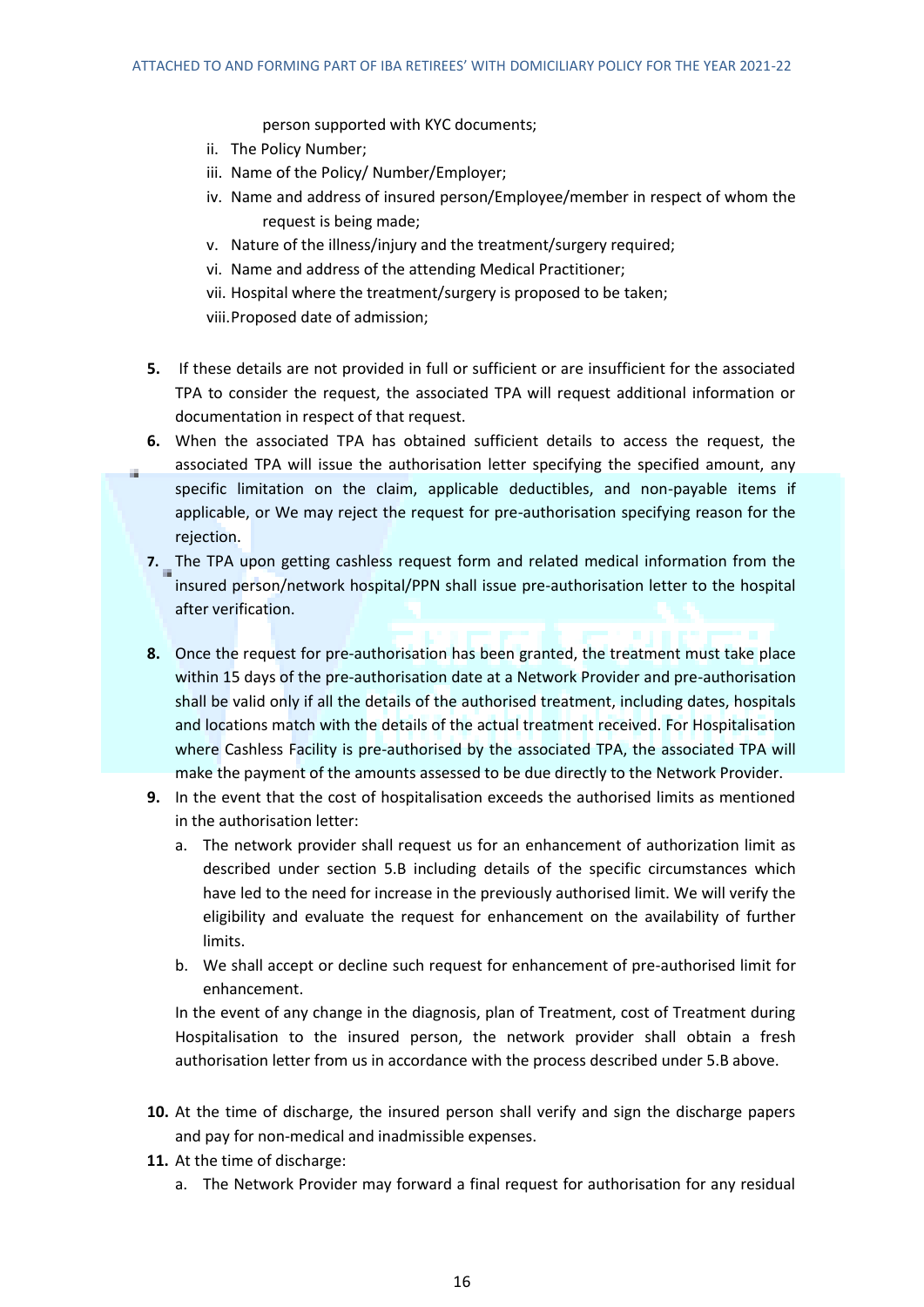amount to the TPA along with the discharges summary and the detailed bill break up in accordance with the process described at 5.Babove.

b. Upon receipt of the final authorisation letter from TPA, the insured person may be discharged by the Network Provider.

**Note:** (Applicable to 5 B): Cashless facility for hospitalisation expenses shall be limited exclusively to Medical Expenses incurred for treatment undertaken in a Network Provider/PPN hospital for Illness Injury/Accident/Critical Illness as the case which may be which are covered under the policy. For all cashless authorisations, the insured person, will in any event be required to settle all non-admissible expenses, expenses above specified Sub Limits (if applicable), Co-Payments and/or opted Deductible (Per Claim/Aggregate/Corporate) (if applicable), directly with the hospital.

- **12.** The TPA reserves the right to deny pre-authorisation in case the insured person is unable to provide the relevant medical details. Denial of a pre-authorisation request is in no way to be construed as denial of treatment or denial of coverage. The insured person may get the treatment as per treating doctor's advice and submit the claim documents to the TPA for possible reimbursement.
- **13.** Claims for pre hospitalisation and post hospitalisation will be settled on a reimbursement basis on production of cash receipts.

# **C.Procedure for reimbursement of claims**

In non-network hospitals payment must be made upfront and for reimbursement of claims the insured person may submit the necessary documents to TPA (if claim is processed by TPA)/the bank's office authorised to deal with Health Claims within the prescribed time limit.

For all claims for which Cashless Facilities have not been pre-authorised or for which treatment has not been taken at a Network Provider, We shall be given written notice of the claim along with the following details within the timelines as mentioned for reimbursement claims in B above:

- i. The Policy Number;
- ii. Name of the Policy Number/Employer;
- iii. Name and address of Insured person/Employee/member in respect of whom the request is being made;
- iv. Health Card, photo ID, KYC documents;
- v. Nature of illness or injury and the treatment/Surgery taken;
- vi. Name and address of the attending medical practitioner;
- vii. Hospital where treatment/surgery was taken;
- viii. Date of Admission and Date of Discharge;
- ix. Any other information that may be relevant to the Illness/Injury/Hospitalisation;
- x. Duly completed claim form

## **D. Documents**

**1.** The claim is to be supported with the following original documents and submitted within the prescribed time limit.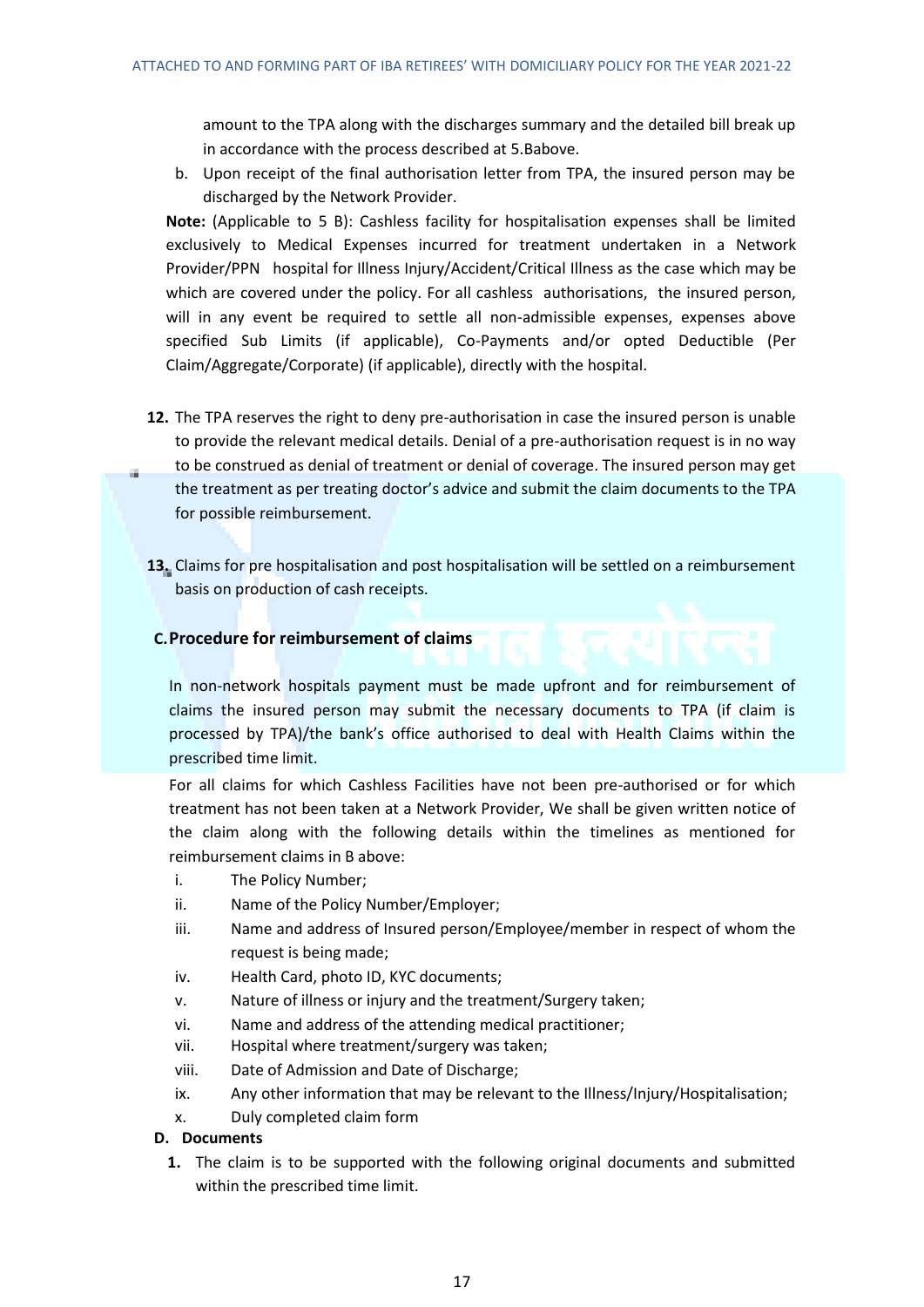- i. Duly completed claim form
- ii. Photo ID and Age Proof
- iii. Health Card, Policy copy, Photo ID and KYC documents
- iv. Attendingmedicalpractitioner's/surgeon'scertificateregardingdiagnosis/natu reof operation performed along with date of diagnosis, investigation test reports etc supported by the prescription from attending medical practitioner
- v. Original discharge card/day care summary/transfer summary
- vi. Original final hospital bill with all original deposit and final payment receipt
- vii. Original invoice with payment receipt and implant stickers for all implants used during surgeries i.e. lens sticker and invoice in cataract surgery, stent invoice and sticker in Angioplasty surgery
- viii. All previous consultation papers indicating history and treatment details for current ailment
- ix. All original diagnostic reports (including imaging and laboratory)along with medical
	- practitioner's prescription and bill/invoice with receipt from diagnostic centre.
- x. All original medicine/pharmacy bills along with medical practitioner's prescription;
- xi. MLC /FIR copy- in Accidental case only;
- xii. Copy of death summary and copy of death certificate (in death claims only);
- xiii. Pre and post-operative imaging reports-in Accidental cases only;
- xiv. Copy of indoor case papers with nursing sheet detailing medical history of the Insured Person, treatment details and the Insured Person's progress;

## **Note**

à.

In the event of a claim lodged as per Settlement under multiple policies clause and the original documents having been submitted to the other insurer, the company may accept the duly certified documents listed under condition 5.C. & 5.D. And claim settlement advice duly certified by the other insurer subject to satisfaction of the company.

## **2.** Time limit for submission of documents

| Type of claim                                                                             | Time limit for submission of documents to<br>company/TPA                      |
|-------------------------------------------------------------------------------------------|-------------------------------------------------------------------------------|
| Where Cashless Facility has been authorised                                               | Immediately after discharge.                                                  |
| Reimbursement of hospitalisation and per<br>hospitalisation expenses (limited to 30 days) | Within 30 (Thirty) days of date of discharge<br>from hospital                 |
| Reimbursement of<br>hospitalisation<br>post<br>expenses (limited to 90 days)              | Within 30 (thirty) days from completion of<br>post hospitalisation treatment. |

**Note:** Waiver of this condition may be considered in extreme case of hardship where it is proved to the satisfaction of the Company that under the circumstances in which the insured was placed it was not possible for him of any other person to give such notice or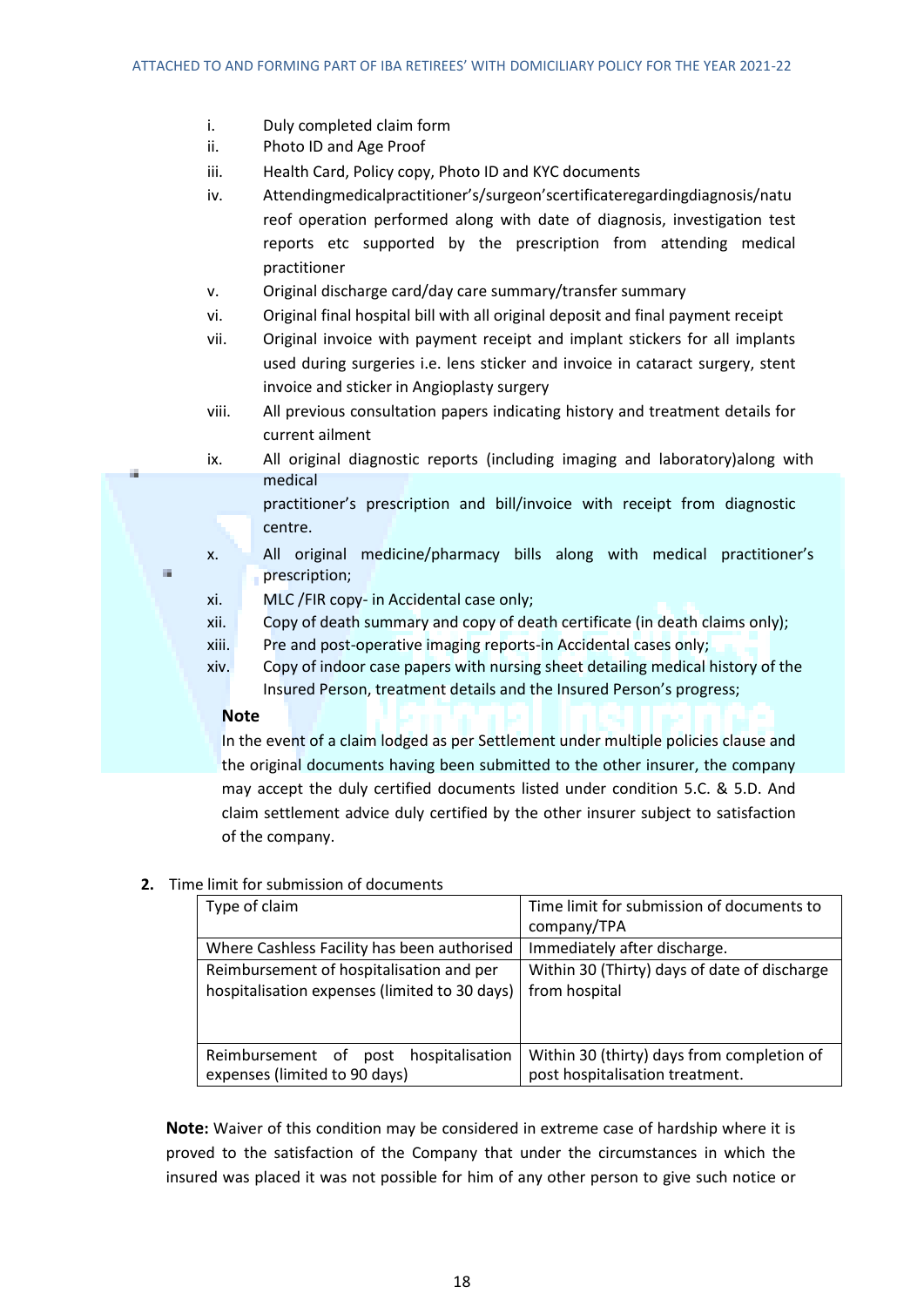file claim within the prescribed time- limit.

- **3.** The insured Person shall also give the TPA/Company such additional information and assistance as the TPA/Company may require in dealing with the claim including an authorisation to obtain Medical and other records from the hospital, lab, etc.
- **4.** All the documents submitted to TPA shall be electronically collected by us for settlement and denial of the claims by the appropriate authority.

## **E. Scrutiny of Claim Documents**

- a. The TPA shall scrutinize the claim form and the accompanying documents. Any deficiency in the documents shall be intimated to the Insured Person/Network Provider as the case may be within 7 working days of submission of documents. If the deficiency in the necessary claim documents is not met or are partially met in 10 working days, The TPA will send a maximum of3 (three) reminders. We may, at our sole discretion, decide to deduct the amount of claim for which deficiency is intimated to the Insured Person and settle the claim if we observe that such a claim is otherwise valid under the Policy.
- b. In case a reimbursement claim is received when a pre-authorization letter has been issued, before approving such a claim, a check will be made with the Network
- Provider whether the pre-authorization has been utilized as well as whether the a. Insured Person has settled all the dues with the Network Provider. Once such check and declaration is received from the Network Provider, the case will be processed.
	- c. The Pre-Hospitalization Medical Expenses Cover claim and Post-Hospitalization Medical Expenses Cover claim shall be processed only after decision of the main Hospitalization claim.

## **F. Claim Assessment**

J.

Insurer will pay the fixed or indemnity amount as specified in the applicable Base of Optional Cover in accordance with the terms of the Policy.

Insurer will assess all admissible claims under the Policy in the following progressive order:

- I. If any Sub Limit on Medical Expenses are applicable as specified in the Policy Schedule/Certificate of Insurance, our liability to make payment shall be limited to the extent of the applicable Sub Limit for that Medical Expense.
- II. Opted Deductible (PreClaim/Aggregate/Corporate),if any, shall be applicable on the amount payable by Us after applying (I), and (ii)above.
- III. Co-Payments if any, shall be applicable on the amount payable by us after applying (i),and(ii).

The Claim amount assessed under Section 5.F (i), (ii) and (iii) will be deducted from the following amounts in the following progressive order after applying Sub Limit.

a. Sum Insured

## **G. Claim Settlement**

- **1.** On receipt of the final document(s), the company shall within a period of 24 (Twenty Four) days offer a settlement of the claim to the insured person.
- **2.** In the cases of delay in the payment, the company shall pay interest from the date of receipt of last necessary document to the date of payment of claim at a rate that is 2%(Two percent) above the bank rate prevalent at the beginning of the financial year in which the claim is paid.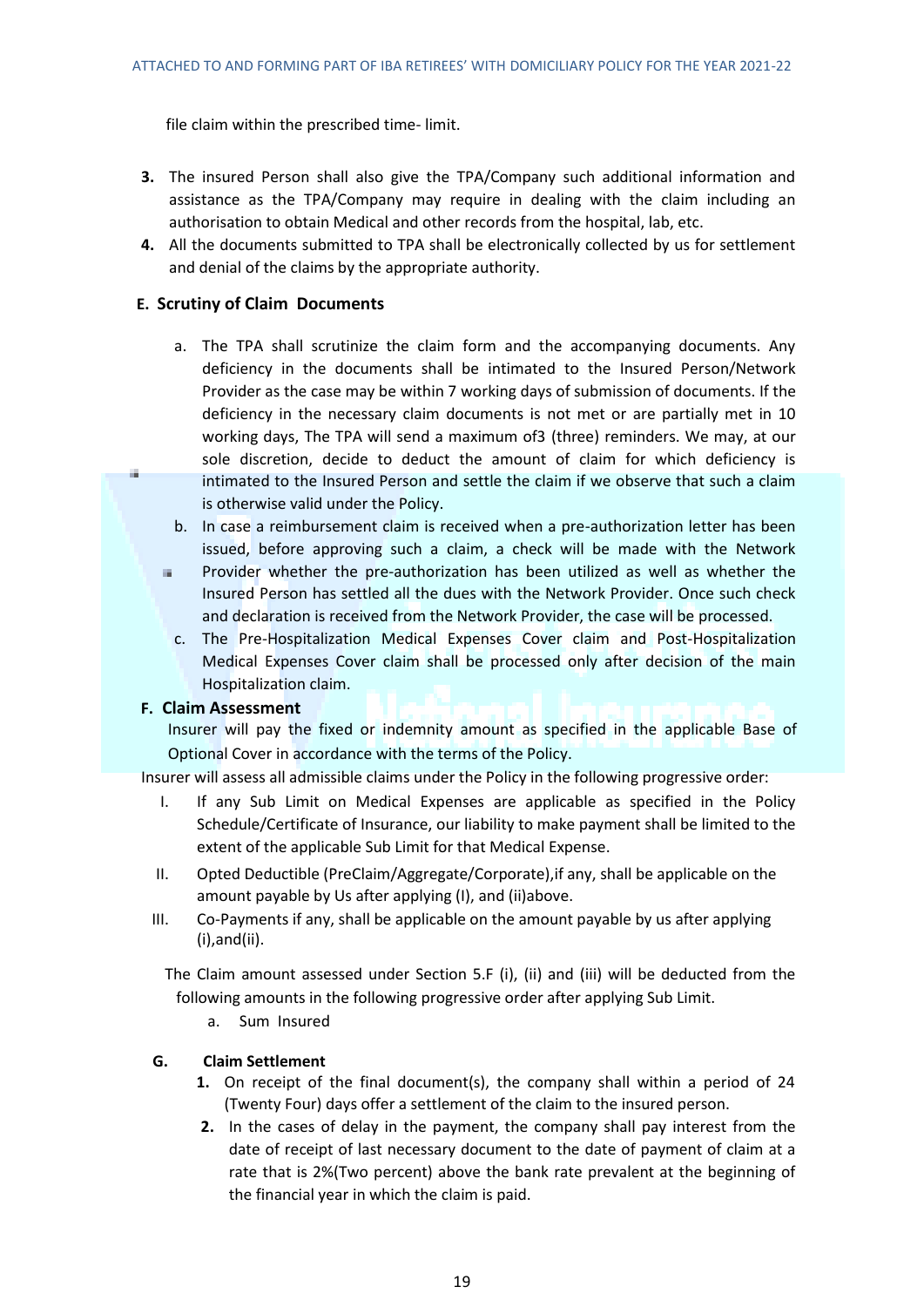- **3.** However, where the circumstances of a claim warrant an investigation in the opinion of the company, it shall initiate and complete such investigation at the earliest, in any case not later the 30 days from the date of receipt of last necessary document. In such cases, Insurer shall settle the claim within 45 days from the date of receipt of last necessary document.
- **4.** In case of delay beyond stipulated 45 days the company shall be liable to pay interest at a rate 2% above the bank rate prevalent at the beginning of the financial year in which the claim is paid, from the date of receipt of last necessary document to the date of payment of claim.
- **5.** The payment of the amount due shall be made by the company, upon acceptance of an offer of settlement as stated above by the insured person, within 7(Seven) days from the date of acceptance of the offer.
- **6.** A claim, which is not covered under the policy cover and conditions, can be rejected.

## **H. Rejection/ Repudiation of Claim**

- a. If the company, for any reasons, decides to reject/repudiate –a claim under the policy, we shall communicate to the insured person in writing explicitly mentioning the grounds for rejection/repudiation and within a period of 30 (thirty) days from the
- $\mathbb{R}^d$ receipt of the final document(s) of investigation report (if any), as the case may be. Where a rejection is communicated by the Company, the Insured Person may, is so desired, within 15 days from the date of receipt of the claims decision represent to the Company for reconsideration of the decision.
- b. In case of rejection of claims, it would go through a committee setup of the Bank, Third Party Administrator and National Insurance Co. Ltd. unless rejected by the committee in real time the claim should not be rejected.

## **I. Claim Payment Terms**

- I. We shall have no liability to make payment of a claim under the Policy in respect of an Insured Person once the Sum Insured for that Insured Person is exhausted.
- II. All claims will be payable in India and in Indian rupees.
- III. We are not obligated to make payment for any claim or that part of any claim that could have been avoided of reduced if the Insured Person could have reasonable minimized the costs incurred, or that is brought about or contributed to by the Insured Person by failing to

follow the directions, Medical Advice of guidance provided by a Medical Practitioner.

- IV. The Sum insured opted under the Policy shall be reduced by the amount payable/ paid under the Policy terms and conditions and any optional covers applicable under the Policy and only the balance shall be available as the Sum Insured for the unexpired Policy Period.
- V. If the Insured Person suffers a relapse within 45 days from the date of discharge from the Hospital for which a claim has been made, then such relapse shall be deemed to be part of the same claim and all the limits for "Any one illness" under this Policy shall be applied as if they were under a single claim.
- VI. For Cashless claims, the payment shall be made to the Network Provider whose discharge would be complete and final.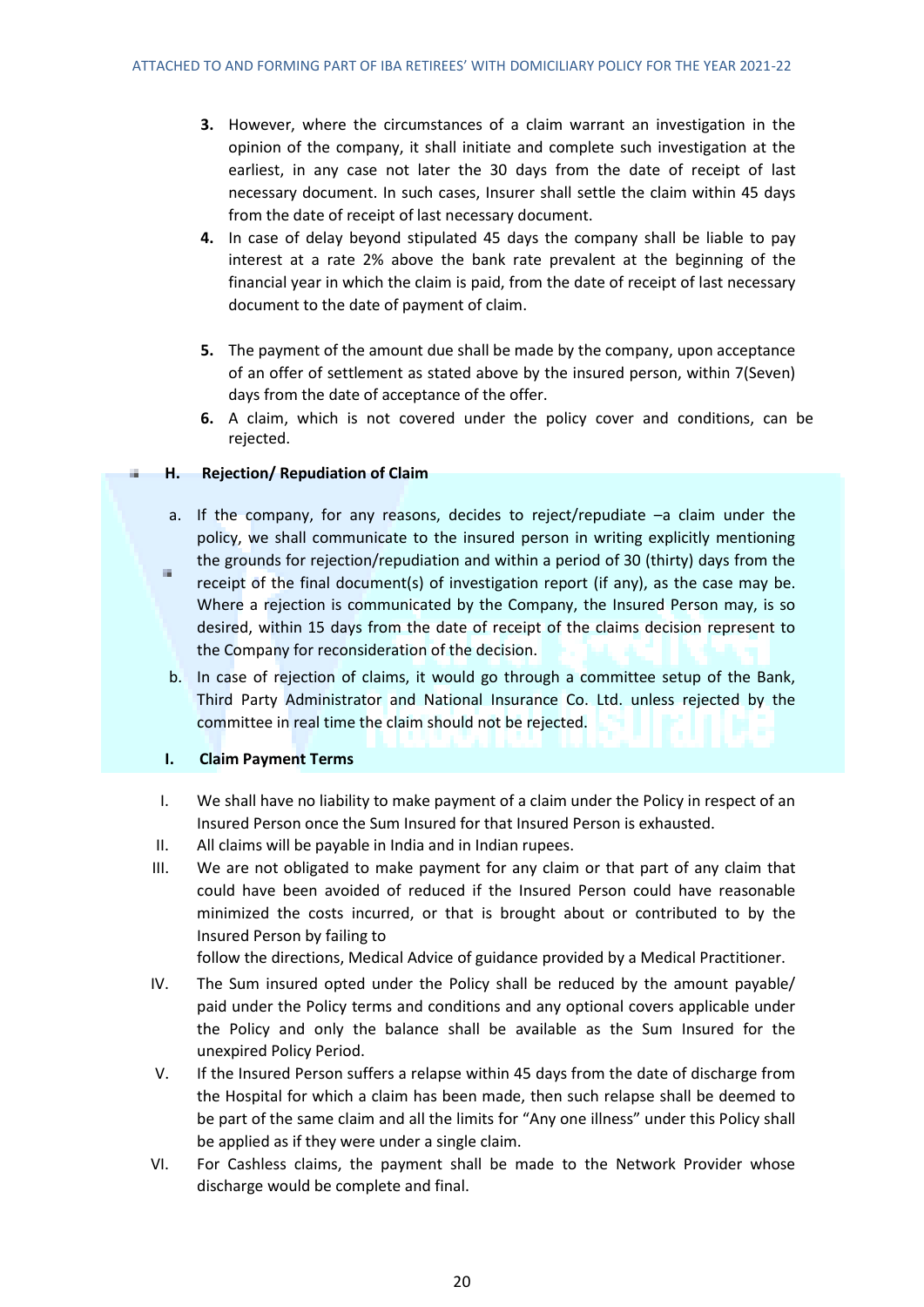- VII. For Reimbursement claims, the payment shall be made to the Insured person. In the unfortunate event of the Insured person's death, we will pay the Nominee (as named in the Policy Schedule/ Certificate of Insurance) and in case of no Nominee, to the legal heir who holds a succession certificate of indemnity bond to that effect, whichever is available and whose discharge shall be treated as full and final discharge of Our liability under the Policy.
- **J.** Claims will be managed through the same Office of the Bank from where it is managed at Present. The Third Party Administrator will be setting up a help desk at that office and supporting the bank in clearing all the claims on real time basis.

## **6 CONDITIONS**

## **6.1 Disclosure of Information**

The Policy shall be void and all premium paid thereon shall be forfeited to the Company in the event of misrepresentation, mis description or non-disclosure of any material fact by the Proposer. (Explanation: "Material facts" for the purpose of this policy shall mean all relevant information sought by the company in the proposal form and other connected documents to enable it to take informed decision in the context of underwriting the risk)

## **6.2 Condition Precedent to Admission of Liability**

The terms and conditions of the Policy must be fulfilled by the Insured Person for the Company to make any payment for claim(s) arising under the Policy.

## **6.3 Communication**

i. All communication should be made in writing.

ii. For Policies serviced by TPA, ID card, PPN/Network Provider related issues to be communicated to the TPA at the address mentioned in the Schedule. For claim serviced by the Company, the Policy related issues to be communicated to the Policy issuing office of the Company at the address mentioned in the Schedule.

iii. Any change of address, state of health or any other change affecting any of the Insured Person, shall be communicated to the Policy issuing office of the Company at the address mentioned in the Schedule.

iv. The Company or TPA shall communicate to the Proposer/ Insured Person at the address mentioned in the Schedule.

## **6.4 Physical Examination**

Any Medical Practitioner authorised by the Company shall be allowed to examine the Insured Person in the event of any alleged Illness/Injury requiring Hospitalisation when and as often as the same may reasonably be required on behalf of the Company.

## **6.5 Fraud**

If any claim made by the Insured Person, is in any respect fraudulent, or if any false statement, or declaration is made or used in support thereof, or if any fraudulent means or devices are used by the Insured Person or anyone acting on his/her behalf to obtain any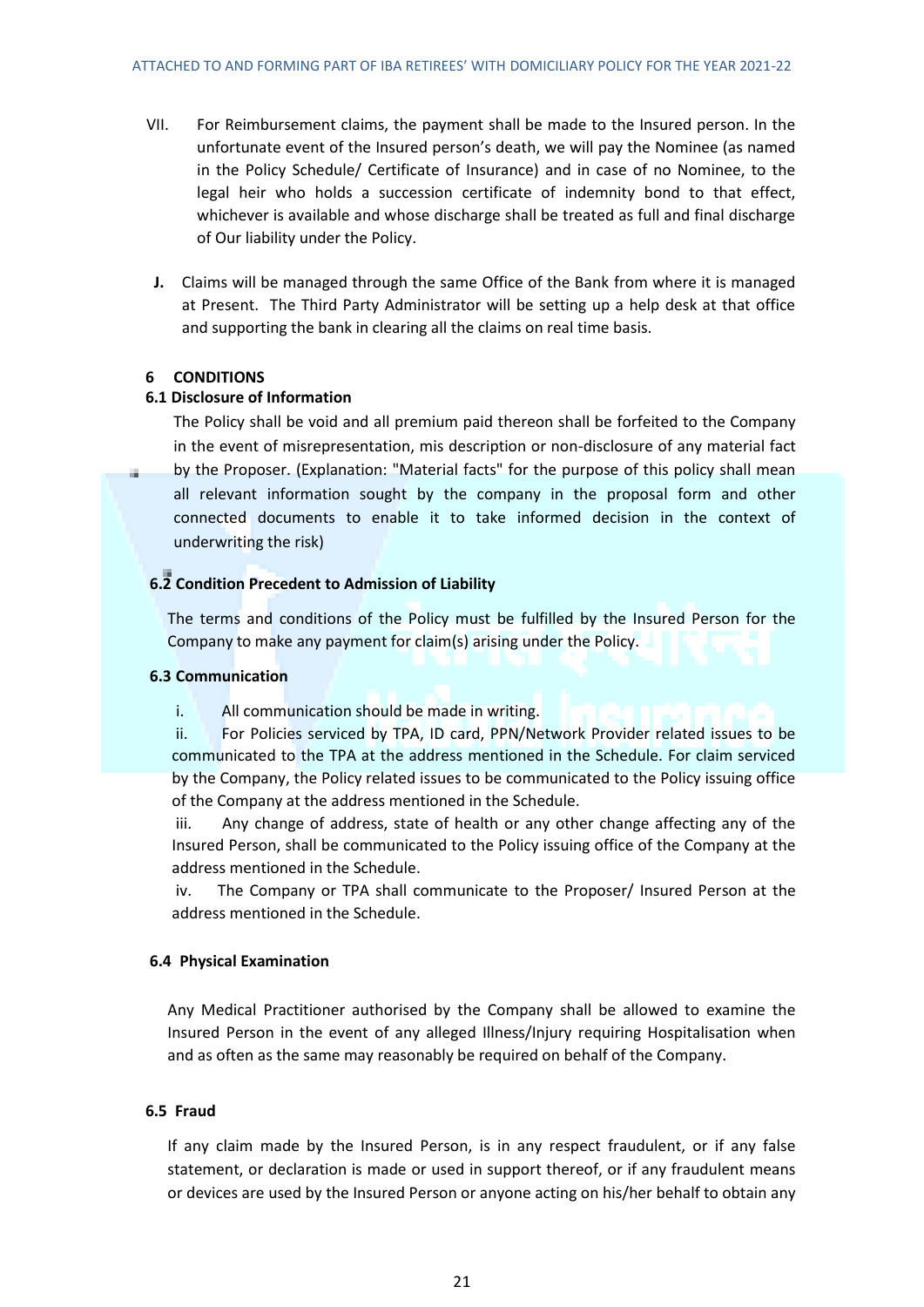benefit under this Policy, all benefits under this Policy and the premium paid shall be forfeited. Any amount already paid against claims made under this Policy but which are found fraudulent later shall be repaid by all recipient(s)/policyholder(s), who has made that particular claim, who shall be jointly and severally liable for such repayment to the Company. For the purpose of this clause, the expression "fraud" means any of the following acts committed by the Insured Person or by his agent or the Hospital/doctor/any other party acting on behalf of the Insured Person, with intent to deceive the Company or to induce the Company to issue an Insurance Policy:

a) The suggestion, as a fact of that which is not true and which the Insured Person does not believe to be true;

b) The active concealment of a fact by the Insured Person having knowledge or belief of the fact;

c) any other act fitted to deceive; and

d) any such act or omission as the law specially declares to be fraudulent The Company shall not repudiate the claim and/or forfeit the policy benefits on the ground of Fraud, if the Insured Person/ beneficiary can prove that the misstatement was true to the best of his knowledge and there was no deliberate intention to suppress the fact or that such misstatement of or suppression of material fact are within the knowledge of the Company.

## **6.6 Territorial Limit**

All medical treatment for the purpose of this policy will have to be taken in India only.

### **6.7 Renewal of Policy**

The policy shall ordinarily be renewable except on grounds of fraud, misrepresentation by the insured person.

- i. The company shall endeavour to give notice for renewal. However, the company is not under obligation to give any notice for renewal.
- ii. Renewal shall not be denied on the ground that the insured person had made acclaim or claims in the preceding policy years.
- iii. Request for renewal along with requisite premium shall be received by the company before the end of the policy period.
- iv. After the end of the policy period, the policy can be renewed within the Grace Period of 30 days to maintain continuity benefits without break in policy. Cover age is not available during the grace period.
- v. No Loading shall apply on renewals based on individual claims experience.

### **6.8 Guideline for Addition of members**:-

**Midterm additions are allowed only for employees retired from their service during currency of the policy subject to intimation received within 30 days.**

### **6.9 Cancellation:**

i. The Company may cancel the policy at any time on grounds of misrepresentation non-disclosure of material facts, fraud by the insured person by giving 15 days' written notice. There would be no refund of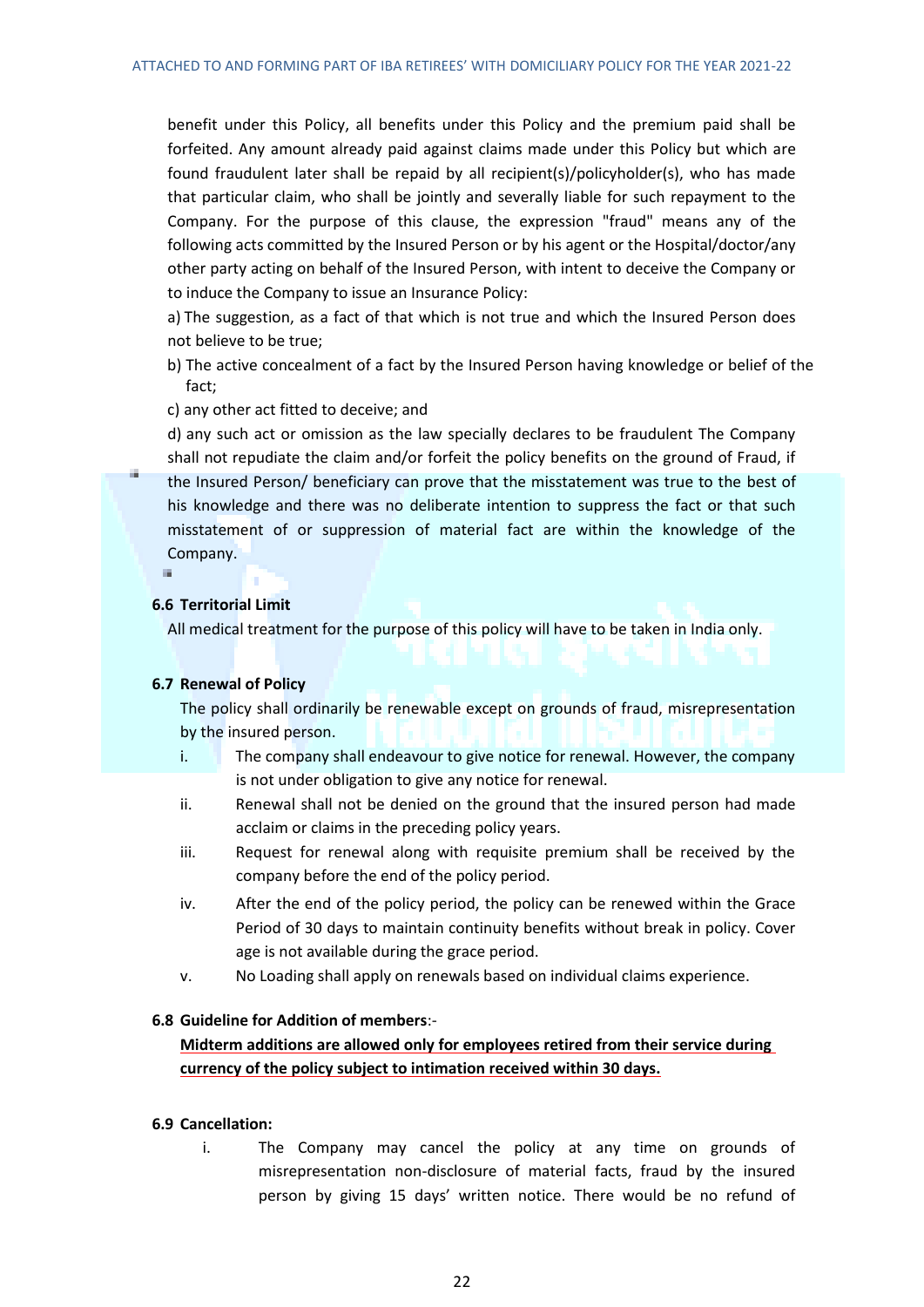premium on cancellation on grounds of misrepresentation, non-disclosure of material facts or fraud

ii. The policyholder may cancel this policy by giving 15 days' written notice and in such an event, the Company shall refund premium for the unexpired policy period as detailed below

| Period of risk     | Rate of premium to be charged |
|--------------------|-------------------------------|
| Up to 1 month      | 1/4 of the annual rate        |
| Up to 3 months     | 1/2 of the annual rate        |
| Up to 6 months     | 3/4 of the annual rate        |
| Exceeding 6 months | Full annual rate              |

### **6.10 Territorial Jurisdiction**

 $\bar{m}$ 

The All disputes or differences under or in relation to the Policy shall be determined by the Indian court and according to Indian law.

## **6.11 Maintenance Of member Records**

The Insured shall throughout the period of insurance keep and maintain a proper record of register containing the names of all the Insured persons and other relevant details as are normally kept in any institution/ Organization. The Insured shall declare

to the company any additions in the number of Insured persons as and when arising during the period of insurance and shall pay the additional premium as agreed. It is hereby agreed and understood that, this insurance being a Group Policy availed by the Insured covering Members, the benefit thereof would not be available to member who cease to be part of the group for any reason whatsoever.

## **6.12 Low Claim Ratio Discount (Bonus)**

Low Claim Ratio Discount at the following scale will be allowed on the total premium at renewal only depending upon the incurred claim ration for the entire group Insured under the Group Mediclaim Insurance Policy for the preceding 3 completed years excluding the year immediately preceding the date of renewal where the Group Mediclaim Insurance Policy has not been in force for 3 completed years, such shorter period of completed years excluding the year immediately preceding the date of renewal will be taken in to account.

| <b>Incurred Claim Ratio under the Policy</b> | <b>Discount</b> |
|----------------------------------------------|-----------------|
| Above 70%                                    | Nil             |
| 66-70%                                       | 2.50%           |
| 61-65%                                       | 5%              |
| 56-60%                                       | 10%             |
| 51-55%                                       | 15%             |
| 41-50%                                       | 25%             |
| 31-40%                                       | 35%             |
| 21-30%                                       | 40%             |
| Not exceeding 20%                            | 50%             |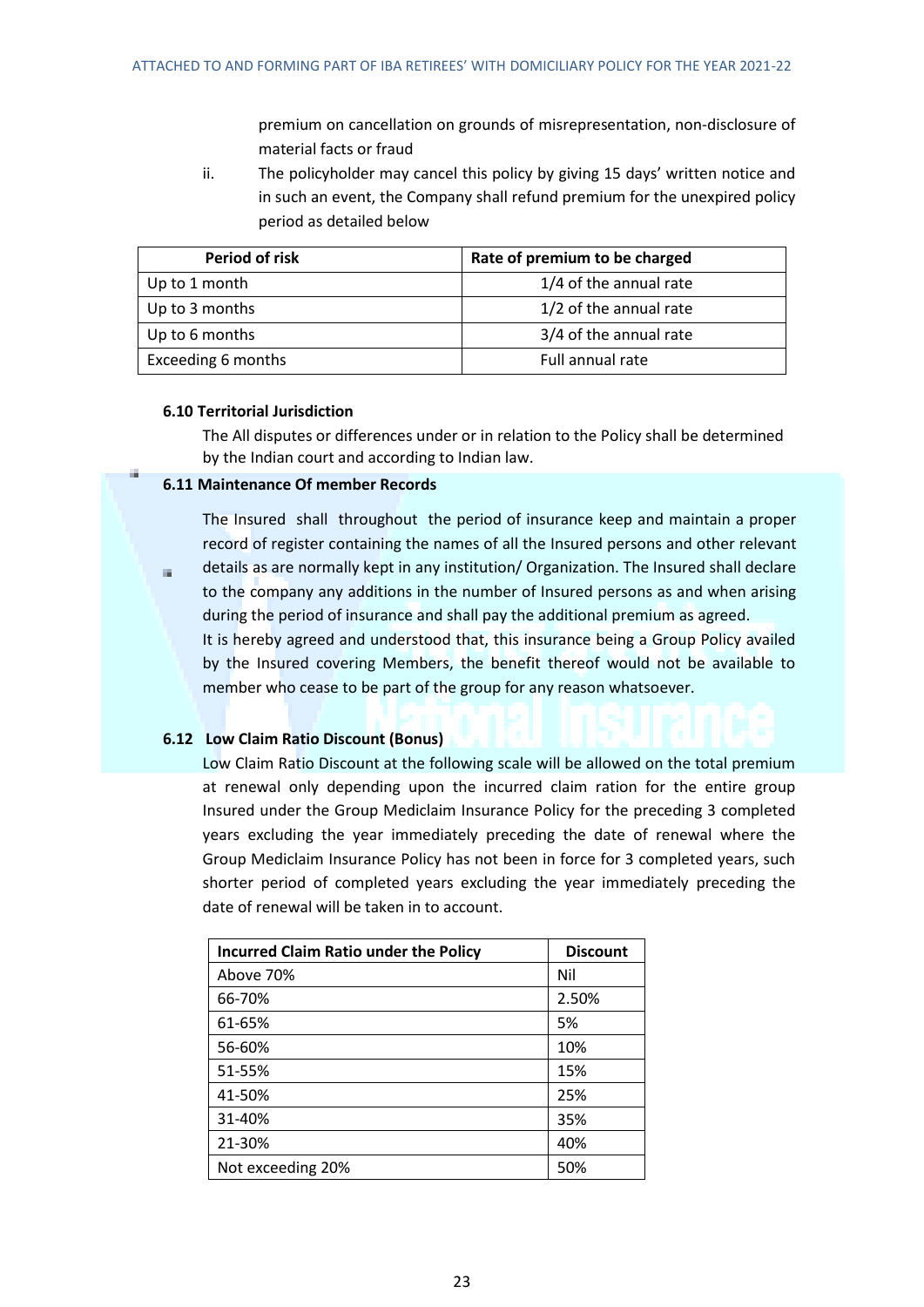### **6.13 Arbitration**

If any dispute or difference shall arise as to the quantum to be paid under the policy (liability being otherwise admitted) such difference shall independently of all other questions be referred to the decision of a sole arbitrator to be appointed in writing by the parties or if they cannot agree upon a single arbitrator within 30 days of any party invoking arbitration, the same shell be referred to a panel of three arbitrators, comprising of two arbitrators, one to be appointed by each of the parties to the dispute/difference and the third arbitrator to be appointed by such two arbitrators and arbitration shall be conducted under and in accordance with the provisions of the arbitration and conciliation Act,1996.

It is clearly agreed and understood that no difference or dispute shall be referable to arbitration as herein before provided, if the company has disputed or not accepted liability under or in respect of this policy.

It is hereby expressly stipulated and declared that it shall be a condition precedent to any right of action or suit upon this policy that award by such arbitrator/arbitrators of the amount of the loss or damage shall be first obtained.

### **6.14 Disclaimer**

÷

If the company shall disclaim liability to the Insured Person for any claim hereunder and if the Insured Person shall not within twelve (12) calendar months from the date of receipt of the notice of such disclaimer notify the Company in writing that he does not accept such disclaimer and intends to recover his claim from the Company, then the claim shall for all purposes be deemed to have been abandoned and shall not thereafter be recoverable hereunder.

## **6.15 IRDA Regulations**

This policy is subject to Provisions of Insurance Act, 1938, IRDAI (health Insurance) Regulations 2016 and IRDA (protection of policyholder's interest) Regulations 2017 as amended from time to time.

## **6.16 Grievance Redressal**

In case of any grievance the insured person may contact the company through Website: https://nationalinsurance.nic.co.in/ Post: National Insurance Co. Ltd., Toll free: 18003450330

6A Middleton Street, 7thFloor,

 CRM Dept., Kolkata - 700 071 E-mail: [customer.relations@nic.co.in](mailto:customer.relations@nic.co.in) Phn : (033) 2283 1742

Insured person may also approach the grievance cell at any of the company's branches with the details

of grievance.

If Insured person is not satisfied with the redressal of grievance through one of the above methods, insured person may contact the grievance officer (Office in-Charge) at that location. For updated details of grievance officer, kindly refer the link: https://nationalinsurance.nic.co.in/

If Insured person is not satisfied with the redressal of grievance through above methods, the insured person may also approach the office of Insurance Ombudsman of the respective area/region for redressal of grievance as per Insurance Ombudsman Rules 2017 (Annexure II).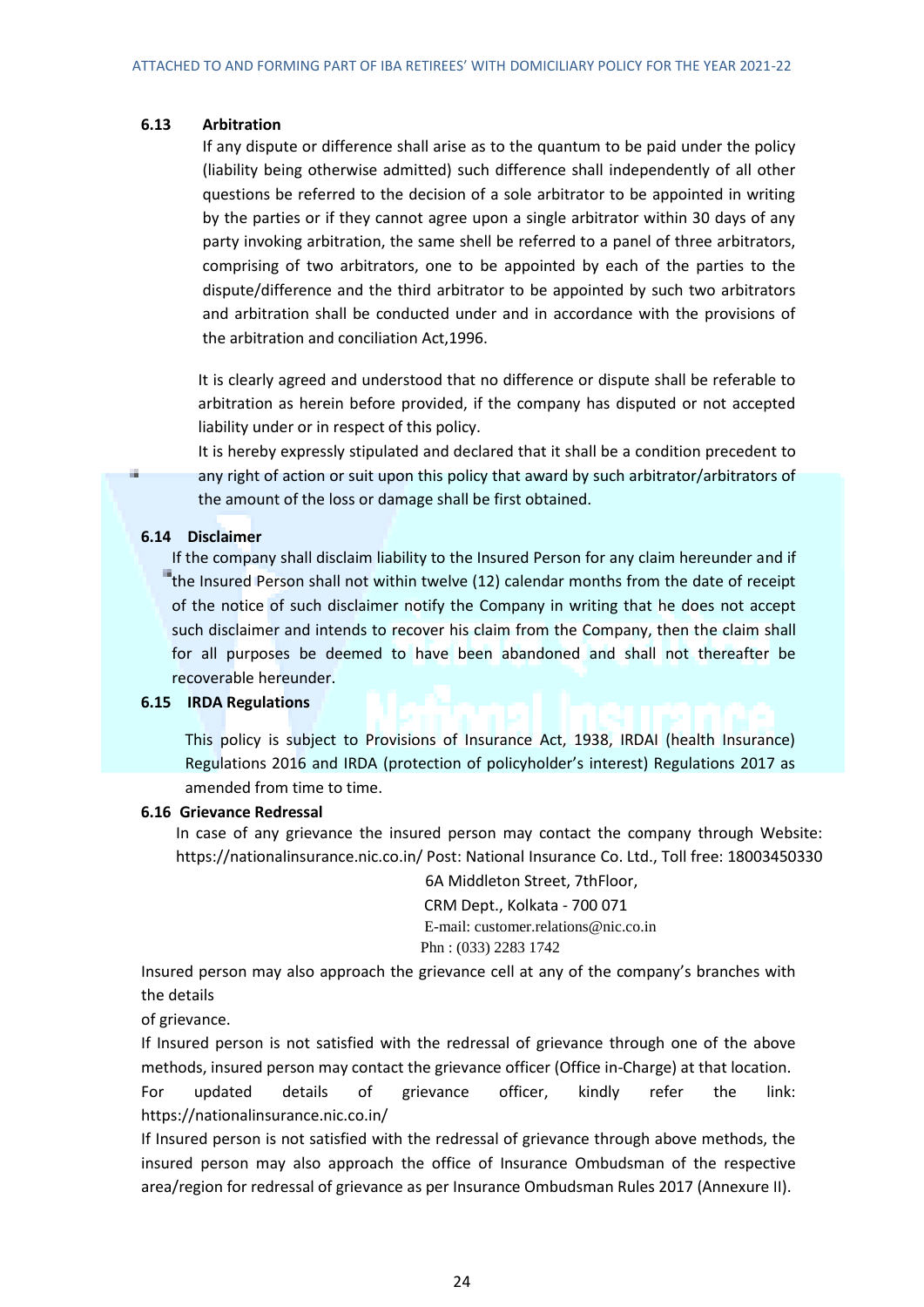Grievance may also be lodged at IRDAI Integrated Grievance Management System https://igms.irda.gov.in/

### **6.17 Revision of Terms of the Policy Including the Premium Rates**

The Company, with prior approval of IRDAI, may revise or modify the terms of the Policy including the premium rates. The insured person shall be notified three months before the changes are effected.

### **6.18 Withdrawal of Policy**

In the likelihood of this product being withdrawn in future, the company will intimate the insured person about the same 90 days prior to expiry of the policy.

Insured person will have the option to migrate to similar health insurance product available with the company at the time of renewal with all the accrued continuity benefits such as waiver of Waiting Period as per IRDAI guidelines, provided the policy has been maintained without a break.

- **1) "Policy Issuing Office: Mumbai"**
- **2) " Consolidated Stamp Duty deposited as per the order of Government of India**



**Authorised Signatory**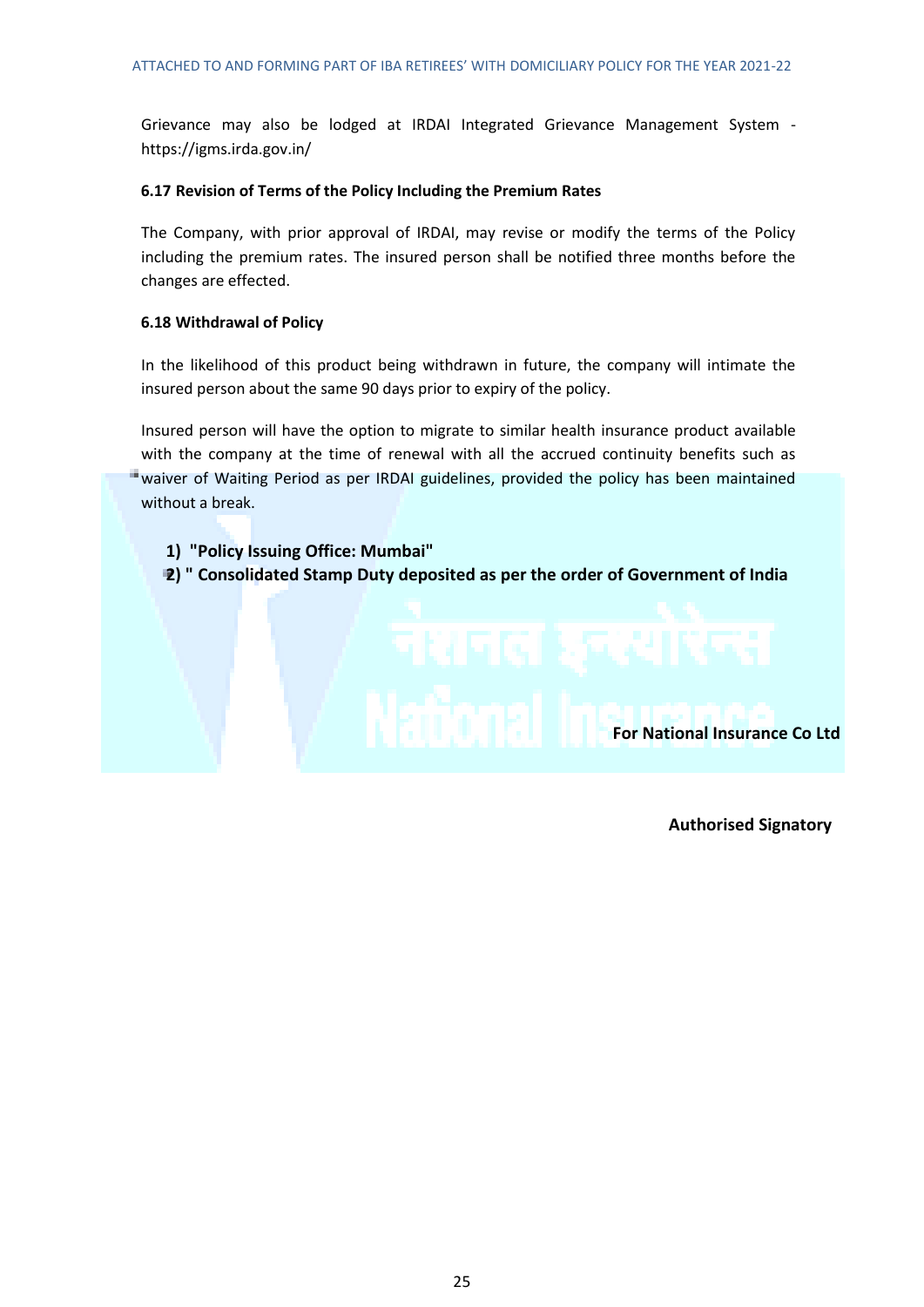|                       | List $I$ – List of which coverage is not available in the policy                          |
|-----------------------|-------------------------------------------------------------------------------------------|
| Sl<br>1               | <b>Item</b><br><b>BABY FOOD</b>                                                           |
| 2                     | <b>BABY UTILITIES CHARGES</b>                                                             |
| 3                     | <b>BEAUTY SERVICES</b>                                                                    |
| $\overline{4}$<br>5   | <b>BELTS/BRACES</b><br><b>BUDS</b>                                                        |
| 6                     | COLD PACK/HOT PACK                                                                        |
| 7                     | <b>CARRY BAGS</b>                                                                         |
| 8                     | <b>EMAIL / INTERNET CHARGES</b>                                                           |
| 9                     | FOOD CHARGES (OTHER THAN PATIENT's DIET PROVIDED BY<br>HOSPITAL)                          |
| 10                    | <b>LEGGINGS</b>                                                                           |
| 11                    | <b>LAUNDRY CHARGES</b>                                                                    |
| 12<br>13              | MINERAL WATER<br><b>SANITARY PAD</b>                                                      |
| 14                    | TELEPHONE CHARGES                                                                         |
| 15                    | <b>GUEST SERVICES</b>                                                                     |
| 16                    | <b>CREPE BANDAGE</b>                                                                      |
| 17<br>18              | DIAPER OF ANY TYPE<br><b>EYELET COLLAR</b>                                                |
| 19                    | <b>SLINGS</b>                                                                             |
| 20                    | BLOOD GROUPING AND CROSS MATCHING OF DONORS SAMPLES                                       |
| 21<br>22              | SERVICE CHARGES WHERE NURSING CHARGE ALSO CHARGED<br><b>Television Charges</b>            |
| 23                    | <b>SURCHARGES</b>                                                                         |
| 24                    | <b>ATTENDANT CHARGES</b>                                                                  |
| 25                    | EXTRA DIET OF PATIENT (OTHER THAN THAT WHICH FORMS PART<br>OF BED CHARGE)                 |
| 26                    | <b>BIRTH CERTIFICATE</b>                                                                  |
| 27                    | <b>CERTIFICATE CHARGES</b>                                                                |
| 28                    | <b>COURIER CHARGES</b>                                                                    |
| 29<br>30              | <b>CONVEYANCE CHARGES</b><br>MEDICAL CERTIFICATE                                          |
| 31                    | <b>MEDICAL RECORDS</b>                                                                    |
| 32                    | PHOTOCOPIES CHARGES                                                                       |
| 33                    | MORTUARY CHARGES                                                                          |
| 34<br>35              | <b>WALKING AIDS CHARGES</b><br>OXYGEN CYLINDER (FOR USAGE OUTSIDE THE HOSPITAL)           |
| 36                    | <b>SPACER</b>                                                                             |
| 37                    | <b>SPIROMETRE</b>                                                                         |
| 38<br>39              | <b>NEBULIZER KIT</b><br><b>STEAM INHALER</b>                                              |
| 40                    | <b>ARMSLING</b>                                                                           |
| 41                    | <b>THERMOMETER</b>                                                                        |
| 42<br>43              | <b>CERVICAL COLLAR</b><br><b>SPLINT</b>                                                   |
| 44                    | DIABETIC FOOT WEAR                                                                        |
| 45                    | KNEE BRACES (LONG/ SHORT/ HINGED)                                                         |
| 46                    | KNEE IMMOBILIZER/SHOULDER IMMOBILIZER                                                     |
| 47<br>48              | LUMBO SACRAL BELT<br>NIMBUS BED OR WATER OR AIR BED CHARGES                               |
| 49                    | AMBULANCE COLLAR                                                                          |
| 50                    | AMBULANCE EQUIPMENT                                                                       |
| 51<br>52              | <b>ABDOMINAL BINDER</b><br>PRIVATE NURSES CHARGES- SPECIAL NURSING CHARGES                |
| 53                    | <b>SUGAR FREE Tablets</b>                                                                 |
| 54                    | CREAMS POWDERS LOTIONS (Toiletries are not payable, only prescribed                       |
|                       | medical pharmaceuticals payable)<br><b>ECG ELECTRODES</b>                                 |
| 55<br>$\overline{56}$ | <b>GLOVES</b>                                                                             |
| 57                    | NEBULISATION KIT                                                                          |
| 58                    | ANY KIT WITH NO DETAILS MENTIONED [DELIVERY KIT, ORTHOKIT,                                |
| 59                    | RECOVERY KIT, ETC]<br><b>KIDNEY TRAY</b>                                                  |
| 60                    | <b>MASK</b>                                                                               |
| 61                    | <b>OUNCE GLASS</b>                                                                        |
| 62<br>63              | <b>OXYGEN MASK</b><br>PELVIC TRACTION BELT                                                |
|                       |                                                                                           |
| 64                    | PAN CAN                                                                                   |
| 65                    | TROLLY COVER                                                                              |
| 66                    | UROMETER, URINE JUG                                                                       |
| 67                    | <b>AMBULANCE</b>                                                                          |
| 68                    | <b>VASOFIX SAFETY</b><br><b>List II - Items that are to be subsumed into Room Charges</b> |
| Sl                    | Item                                                                                      |
| 1                     | BABY CHARGES (UNLESS SPECIFIED/INDICATED)                                                 |
| 2<br>3                | <b>HAND WASH</b><br><b>SHOE COVER</b>                                                     |

|                | <b>Annexure I</b>                                                      |
|----------------|------------------------------------------------------------------------|
| 5              | <b>CRADLE CHARGES</b>                                                  |
| 6              | COMB                                                                   |
| 7              | EAU-DE-COLOGNE / ROOM FRESHNERS                                        |
| 8<br>9         | <b>FOOT COVER</b><br><b>GOWN</b>                                       |
| 10             | <b>SLIPPERS</b>                                                        |
| 11             | <b>TISSUE PAPER</b>                                                    |
| 12             | <b>TOOTH PASTE</b>                                                     |
| 13             | <b>TOOTH BRUSH</b>                                                     |
| 14             | <b>BED PAN</b>                                                         |
| 15             | <b>FACE MASK</b>                                                       |
| 16             | <b>FLEXI MASK</b>                                                      |
| 17<br>18       | <b>HAND HOLDER</b><br><b>SPUTUM CUP</b>                                |
| 19             | DISINFECTANT LOTIONS                                                   |
| 20             | <b>LUXURY TAX</b>                                                      |
| 21             | <b>HVAC</b>                                                            |
| 22             | HOUSE KEEPING CHARGES                                                  |
| 23             | AIR CONDITIONER CHARGES                                                |
| 24             | IM IV INJECTION CHARGES                                                |
| 25             | <b>CLEAN SHEET</b>                                                     |
| 26             | BLANKET/WARMER BLANKET                                                 |
| 27<br>28       | <b>ADMISSION KIT</b><br>DIABETIC CHART CHARGES                         |
| 29             | DOCUMENTATION CHARGES / ADMINISTRATIVE EXPENSES                        |
| 30             | DISCHARGE PROCEDURE CHARGES                                            |
| 31             | DAILY CHART CHARGES                                                    |
| 32             | <b>ENTRANCE PASS / VISITORS PASS CHARGES</b>                           |
| 33             | EXPENSES RELATED TO PRESCRIPTION ON DISCHARGE                          |
| 34             | FILE OPENING CHARGES                                                   |
| 35             | INCIDENTAL EXPENSES / MISC. CHARGES (NOT EXPLAINED)                    |
| 36<br>37       | PATIENT IDENTIFICATION BAND / NAME TAG<br><b>PULSEOXYMETER CHARGES</b> |
|                | List III - Items that are to be subsumed into Procedure Charges        |
| Sl             | <b>Item</b>                                                            |
| $\mathbf{1}$   | HAIR REMOVAL CREAM                                                     |
| $\overline{2}$ | DISPOSABLES RAZORS CHARGES (for site preparations)                     |
| 3              | <b>EYE PAD</b>                                                         |
| $\overline{4}$ | <b>EYE SHEILD</b>                                                      |
| $\sqrt{5}$     | <b>CAMERA COVER</b>                                                    |
| 6<br>$\tau$    | DVD, CD CHARGES<br><b>GAUSE SOFT</b>                                   |
| 8              | <b>GAUZE</b>                                                           |
| 9              | WARD AND THEATRE BOOKING CHARGES                                       |
| 10             | ARTHROSCOPY AND ENDOSCOPY INSTRUMENTS                                  |
| 11             | MICROSCOPE COVER                                                       |
| 12             | SURGICAL BLADES, HARMONICSCALPEL, SHAVER                               |
| 13<br>14       | SURGICAL DRILL                                                         |
| 15             | EYE KIT<br><b>EYE DRAPE</b>                                            |
| 16             | X-RAY FILM                                                             |
| 17             | BOYLES APPARATUS CHARGES                                               |
| 18             | <b>COTTON</b>                                                          |
| 19             | <b>COTTON BANDAGE</b>                                                  |
| 20             | <b>SURGICAL TAPE</b>                                                   |
| 21             | <b>APRON</b>                                                           |
| 22<br>23       | <b>TORNIQUET</b><br>ORTHOBUNDLE, GYNAEC BUNDLE                         |
|                | List IV - Items that are to be subsumed into costs of treatment        |
| S1             | Item                                                                   |
| $\mathbf{1}$   | ADMISSION/REGISTRATION CHARGES                                         |
| 2              | HOSPITALISATION FOR EVALUATION/ DIAGNOSTIC PURPOSE                     |
| 3              | <b>URINE CONTAINER</b>                                                 |
| $\overline{4}$ | BLOOD RESERVATION CHARGES AND ANTE NATAL BOOKING                       |
|                | <b>CHARGES</b>                                                         |
| 5<br>6         | <b>BIPAP MACHINE</b><br>CPAP/ CAPD EQUIPMENTS                          |
| 7              | <b>INFUSION PUMP- COST</b>                                             |
| 8              | HYDROGEN PEROXIDE\SPIRIT\ DISINFECTANTS ETC                            |
| 9              | NUTRITION PLANNING CHARGES - DIETICIAN CHARGES- DIET                   |
|                | CHARGES                                                                |
| 10             | <b>HIV KIT</b>                                                         |
| 11             | ANTISEPTIC MOUTHWASH                                                   |
| 12             | <b>LOZENGES</b>                                                        |
| 13             | <b>MOUTH PAINT</b>                                                     |
|                |                                                                        |
| 14             | VACCINATION CHARGES                                                    |
| 15             | <b>ALCOHOL SWABES</b>                                                  |
| 16<br>17       | SCRUB SOLUTION/STERILLIUM<br>Glucometer & Strips                       |